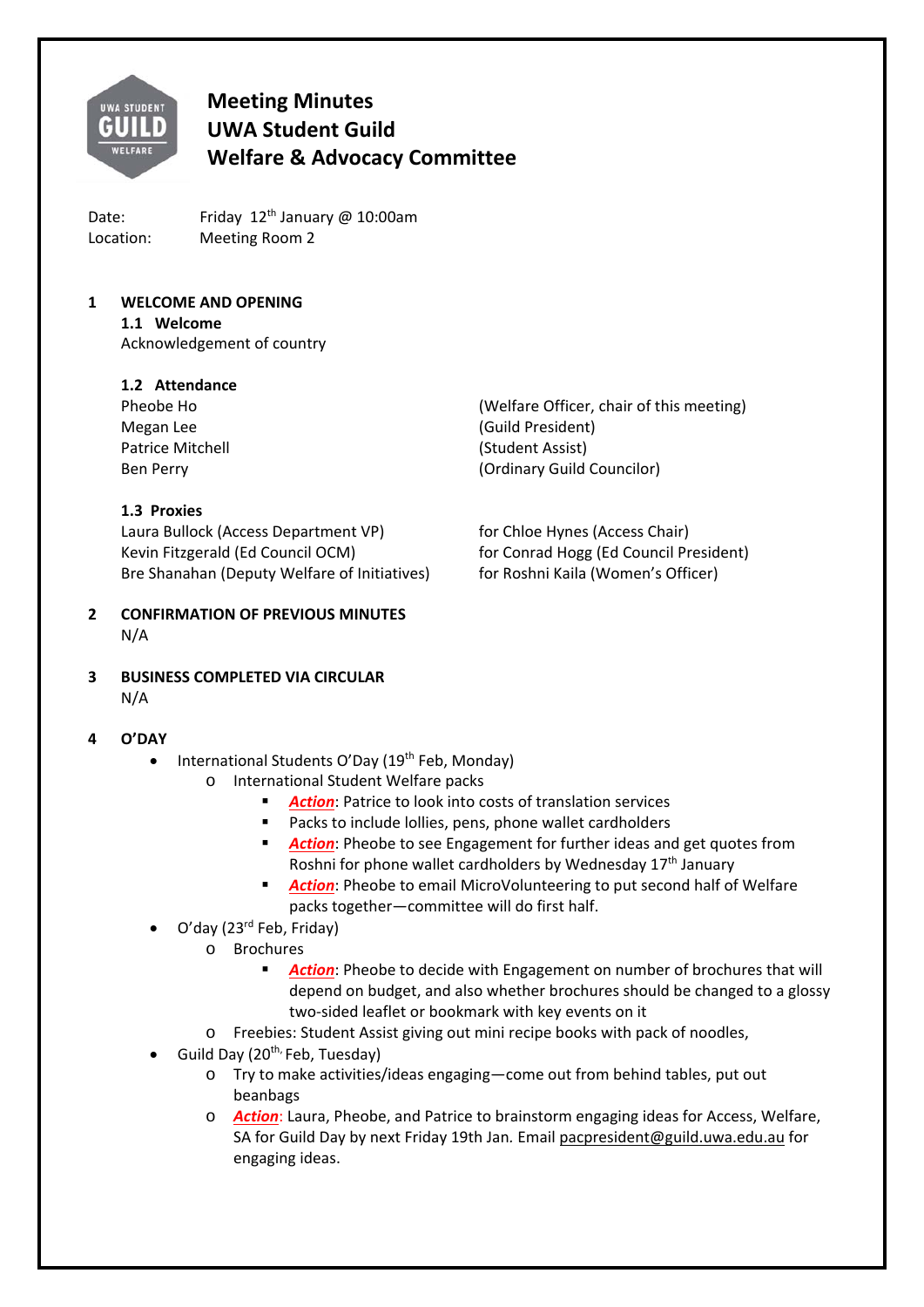## **3 INTIATIVES**

## **3.1 SOC/PAC Awards**

- Megan suggested that it may be easier for clubs to send emails rather than have a form, but can still try setting up form.
- **Action**: Pheobe to set up Google form with Kelvin to put on Guild website. Include club name, executive name, specified event that the club would like to help out at, how they can provide help.
- *Action*: Megan to send list of what to include on form through
- Pheobe will compile this information and present it at next SOC meeting on  $7<sup>th</sup>$  Feb.

## **3.2 Food pantry sponsorships**

- Welfare Department have started calling various IGAs, Farmer Jack's, Herdsman, Rise Supermarkets.
- **Action**: All of committee to think of other potential food grocers to contact (probably smaller businesses) and email Pheobe.
- Have negotiated partnership with UWA Sport—community bins to help food pantry drive, and newsletter exposure to UWA Sports members.
- **Action**: Pheobe to email Mia Herriman (Marketing Officer) at UWA Sport to fine-tune details of partnership.

## **3.3 Mental health services flow‐chart**

- Committee have approved list of off-campus services, with suggestions for inclusion of various phone apps.
- *Action*: Ben to email Christine Pascott (Director of University Medical Centre) seeking input on list of useful mental health apps.
- **Action:** Patrice working on mental health services fact sheet rebranding with Engagement.

## **3.4 Charity tins**

- Committee have read through three charity blurbs—FairGame, Youth Focus, Carad—circulated via email, all are happy with them.
- *Action*: Patrice to speak to Jack regarding where approval is at for charity tines on campus (in Guild catering outlets, at GSC, etc.)

## **3.5 Food Free Wednesdays initiative**

- Committee suggested to change "Food Free Fridays" to Wednesdays, as there will be more students on campus.
- Committee suggested fresh fruit from farmer's markets. Patrice suggested to utilize Guild chef (Drew) as much as possible.
- Patrice mentioned to utilize Guild chef Drew for any cooking/meals.
- Student Assist advised that they could fill in for any Food Free Days that do not have any companies on, while also promoting Student Assist services.
- *Action*: Committee to think of any more healthy food organizations to contact
- *Action*: Megan to email Pheobe Chobani Activations Team (Tianh) email
- *Action*: Pheobe to contact Jacob Fowler (Guild Secretary) regarding student projects to potentially set up welfare‐related events (BBQs, breakfasts, etc.) as part of this initiative
- *Action*: Pheobe to contact Molly Goldacre (Guild Chair) in regards to UberEats parnership, Relay For Life for more information on yoghurt donations.

## **3.6 Welfare Profile of the Month**

- Suggested people to feature on Welfare Profile of the Month—researchers, students, heads of Department
- *Action*: Everyone to find 2 people to potentially interview by next W&A meeting
- Suggested potential questions—"What do you do to stay health?" "What contributions have you made improve the welfare of students?" etc.
- **Action:** Pheobe to work with Engagement on potential interview questions

## **3.7 Webinars**

- Engagement suggested running Webinars on key issues that students face over 2018.
- Committee's Webinar topic suggestions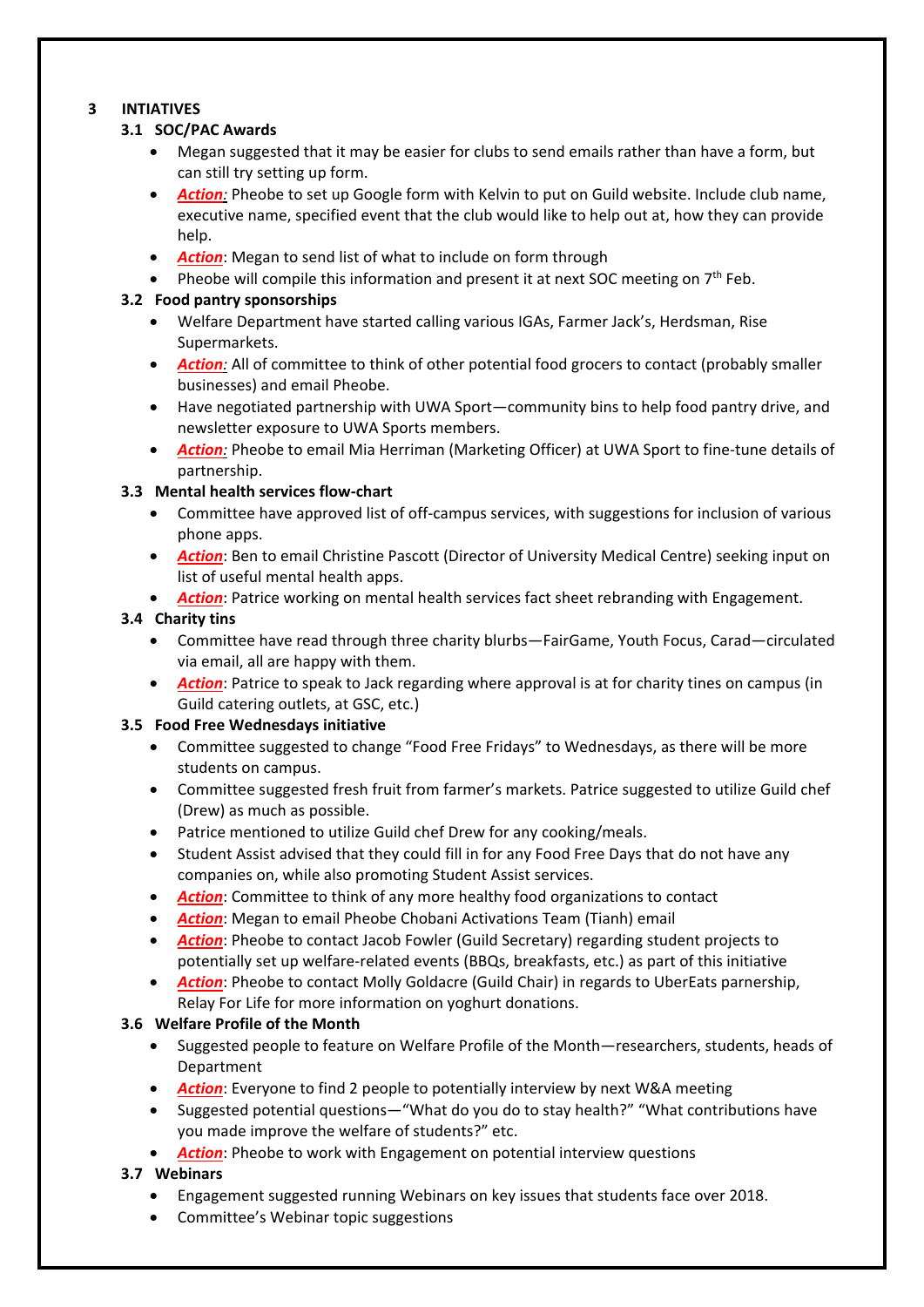- o How to access mental health services on campus
- o How to access special consideration
- o Guide to getting through exam periods
- $\circ$  Impact of home sickness on international students (i.e., it's okay to feel down when you're still here)
- o How to be pro‐active with your mental health before you start experiencing problems (i.e., cheap recipes, fitness app recommendations)
- *Action*: Pheobe to forward on suggestions to Danielle and Chelsea from Engagement

## **4 EVENTS**

## **4.1 Mental Health Slam Poetry Night (W7, S1)**

- *Action*: Pheobe to set up meeting with potential event collaborators; CWAP, WAMSS Interhealth, Access to discuss details of event
- Venue: Tav, Hackett, *new Ref (open O'Day)*
- Performances: Mental health lived experience slam poetry, mime? Suggestions to not limit performances. Performances on night chosen through 1) Online EOI forms; 2) auditions
- Safety considerations for looking after attendees of this event
	- o Student Assist to be there at "Chill‐out Zone" in a corner
	- o Event pre‐registration with performance description and schedule—so attendees will can be prepared for any potentially triggering topics.
- Small prize for winning act if budget allows.

## **4.2 PJ Day (W7, S1)**

- Dressing up in PJs to raise awareness for the importance of healthy sleep habits/hygiene.
- Gold coin donation goes to National Sleep Foundation for sleep disorder research.
- **Action:** Pheobe to contact sleep science for any other potential sleep organizations. Pheobe also to contact Bronwyn Milkins (Psychology PhD student investigating slee) by **Friday 19th Jan** to speak at Seminar on PJ Day.
- **Action:** Patrice to speak to Jack regarding approval for charity tins to be set up on catering outlets, libraries, etc. on campus.

## **5 WELFARE WEEK SEMESTER 1**

Committee has approved the following Welfare Week plan:

## **5.1 Monday: Mental Health**

- o Lived experience event with Access collective
	- **Action:** Pheobe to contact Chloe Hynes (Access Chair)
- o Bubble Soccer
- o HPU 5 ways to wellbeing pledge
	- **Action:** Pheobe to contact Ella Brook (UWA HPU Project Officer)

## **5.2 Tuesday: De‐stress**

- o PAWS on Oak Lawn:
	- o Consideration not too make this space too overcrowded, unethical for animals
	- o *Action*: Pheobe to contact Kasey for options in planning this.
- o Creative Writing and Poetry Club: Expressing yourself in written words
- o Maths Union doing art therapy

#### **5.3 Wednesday: Wellbeing**

- o Massages/physio 10‐2pm: Australian Institute of Fitness
	- Hannah Coopes (Welfare Secretary) has contacted, waiting on update.
- o HPU: Alcohol
	- *Action*: Pheobe to contact
- o Dr yes: Sexual Health
	- Hannah Coopes contacting

#### **5.4 Thursday: Homelessness**

- o Free breakfast/soup kitchen: Run by Student Assist
- o Homelessness Seminar
	- o *Action*: Bre to contact Manna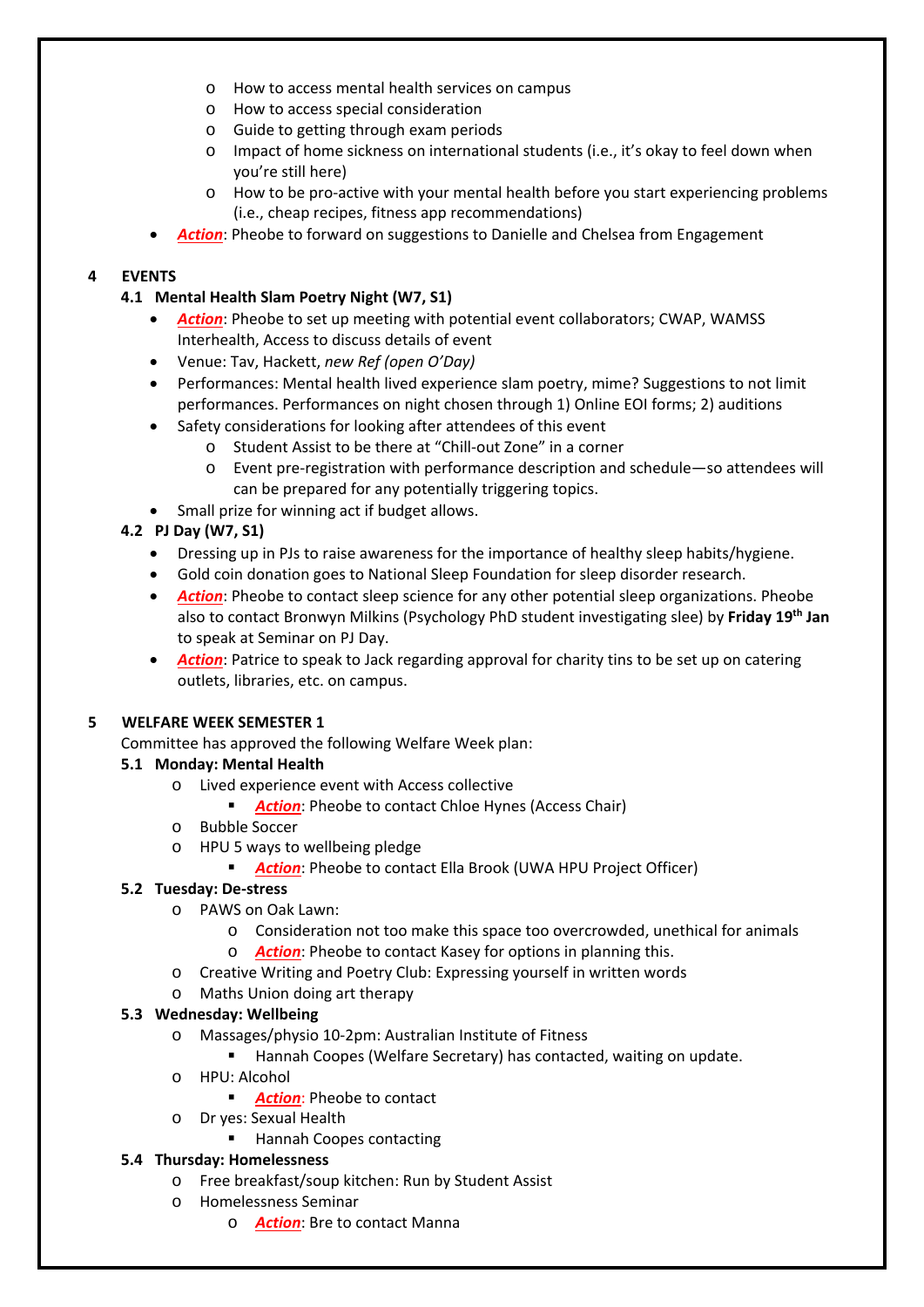- o Action: Laura to contact Homeless Connect and Manna for potential guest speakers
- o Clothes Swap
	- **Action:** Pheobe to contact Enviro Department
- o PAC: Sleepout for homelessness
	- Pheobe has contacted Joey, waiting for reply. May not run this event as may be too full on.
- o **Other suggestions**
	- Activity: Guess how many food items we can buy with daily grocery items: Cut out pictures of bread, milk, petrol, etc. and stick on list of textbooks
	- **EXT** Student Assist can be at stall to display items from Food Pantry, and offer financial options and/or more information about the Food Pantry

## **5.5 Friday: Physical Health**

- o UWA Dance—get them to run dance/Zumba
	- *Action*: Pheobe to find out contact for UWA Dance and set up meeting
- o UWA Sport fitness classes today, as well as the week before (W11)
	- *Action*: Pheobe has contacted Mia from UWA Sport for free express fitness class. Set up meeting to finalize details
- o Physical health checks
- o **Other suggestions** 
	- *Action*: Pheobe to contact Molly Goldacre (Guld Sports Representative) on potential collaboration ideas

#### **6 MEAL VOUCHER SCHEME**

- In 2017, the meal voucher scheme had a great impact on young people by providing those who couldn't afford meals with meal vouchers to use at Guild catering outlets.
- These vouchers were previously to a value of \$15, but students were only using 2/3 of its value while feeling obliged to spend more on unnecessary items. Suggestion to lower voucher value.
- Committee unanimously agreed to bring voucher value down to \$10.
- *Action*: Patrice will organize to pass this through Guild Council.

## **7 OTHER COMMITTEE BUSINESS**

- Mental health EMP checklist: Clubs need to know how to, and should be taking more pro‐active stance for mental health-related accidents (e.g., budgeting from MHFA training)
- *Action*: Pheobe and Laura to set up meeting to discuss.

## **8 NEXT MEETING**

Meeting closed 10:53am. Next meeting on Friday, 9<sup>th</sup> Feb @10:30am.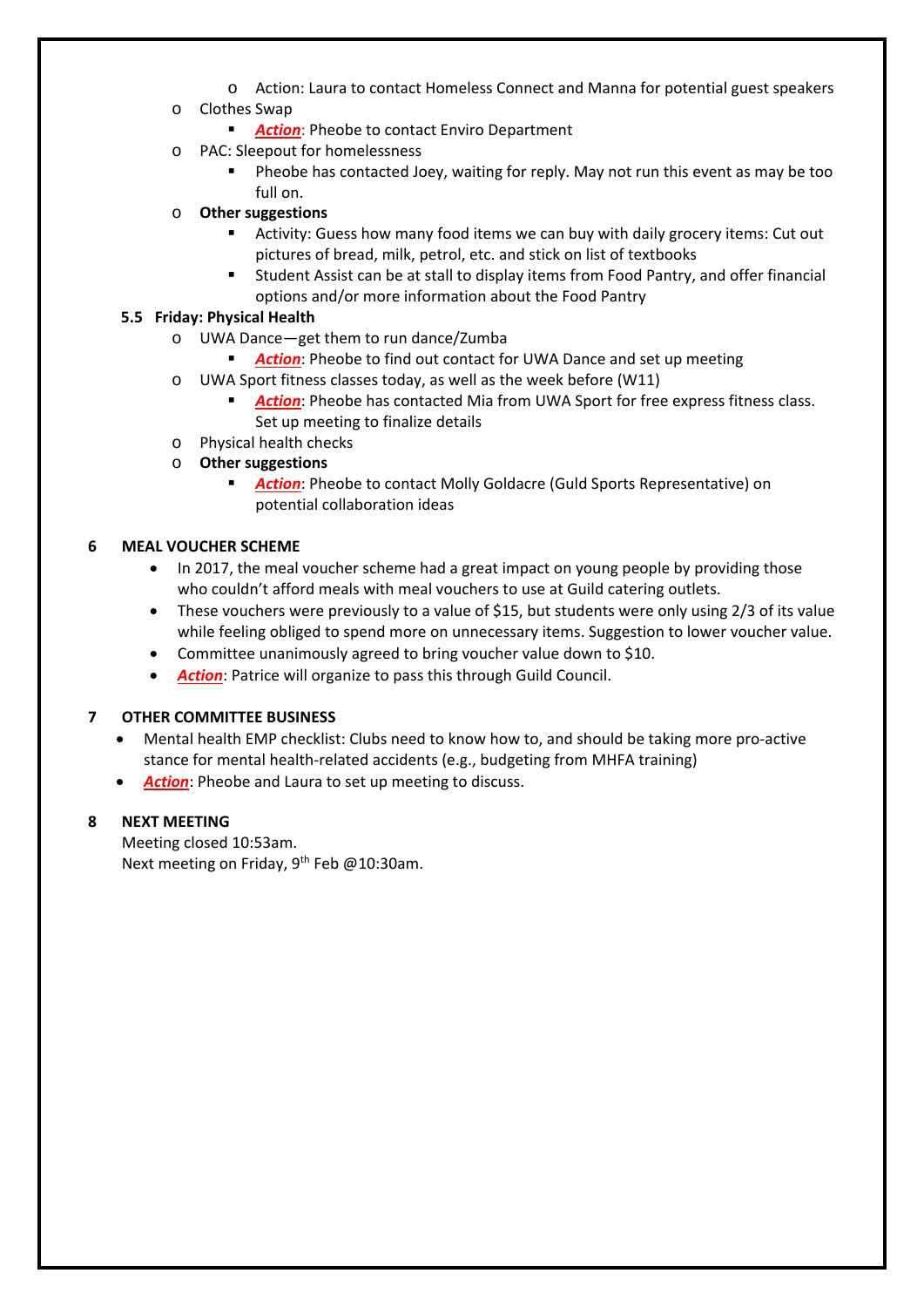

Date: Friday 9<sup>th</sup> February @ 10:15am Location: Meeting Room 2

## **1 WELCOME AND OPENING**

## **1.1 Acknowledgement of Country**

## **1.2 Attendance**

Pheobe Ho (Welfare Officer, Chair of this meeting) Megan Lee (Guild President) Ben Perry **Bullet Councilor Bullet Councilor Councilor Councilor Councilor Councilor Councilor Councilor Councilor Councilor Councilor Councilor Councilor Councilor Councilor Councilor** Yanjia Song (Ordinary Guild Councilor) Chloe Hynes (Access Chair)

## **1.3 Apologies & Proxies**

Patrice Mitchell **The Contract of Contract Assist Officer**) and Mitchell **Contract Officer** (Student Assist Officer) Kevin Fitzgerald **COVID-ENGINEER COUNCIL COVID-ENGINEER** (Education Council OCM)

Lavinia Kailis (Women's VP) for Roshni Kaila (Women's Officer)

## **2 CONFIRMATION OF PREVIOUS MINUTES**

Passed unanimously.

## **3 ACTIONS & BUSINESS FROM PREVIOUS MINUTES**

All actions completed except for the following outstanding/altered action items

- SOC/PAC awards—have decided clubs/societies will contact Welfare Officer (Pheobe) directly via email if they'd like to get involved instead of using a google form.
- Mental Health EMP Checklist-this has been put on hold as after a meeting on mental health event management, there has been a different suggested plan of action.
- 'Re-fuel Wednesdays' initiative—Pheobe still to draft proposal and send to Spud Shed and farmer's markets for fresh fruit.
- Welfare Week 'Homelessness Thursday'— Pheobe Ho has confirmed collaboration with WAAMS Code Green (to replace Guild Enviro Department) for Cloths Swap meet.
	- o *Action*: Lavinia (for Bre) still needs to contact Manna by Tuesday, 13<sup>th</sup> Feb.
	- o *Action*: Chloe still needs to follow‐up with Homeless Connect by Tuesday, 13th Feb.

## **4 BUSINESS COMPLETED VIA CIRCULAR**

N/A

## **3 O‐WEEK & PACKING**

Pheobe put calls out for volunteers to help pack international student welfare packs. Scheduled for next Friday, 16<sup>th</sup> Feb at 1pm at the Guild Volunteering area in GSC.

Pheobe has said helpers are also needed on roster for O-week at the Welfare Department stall.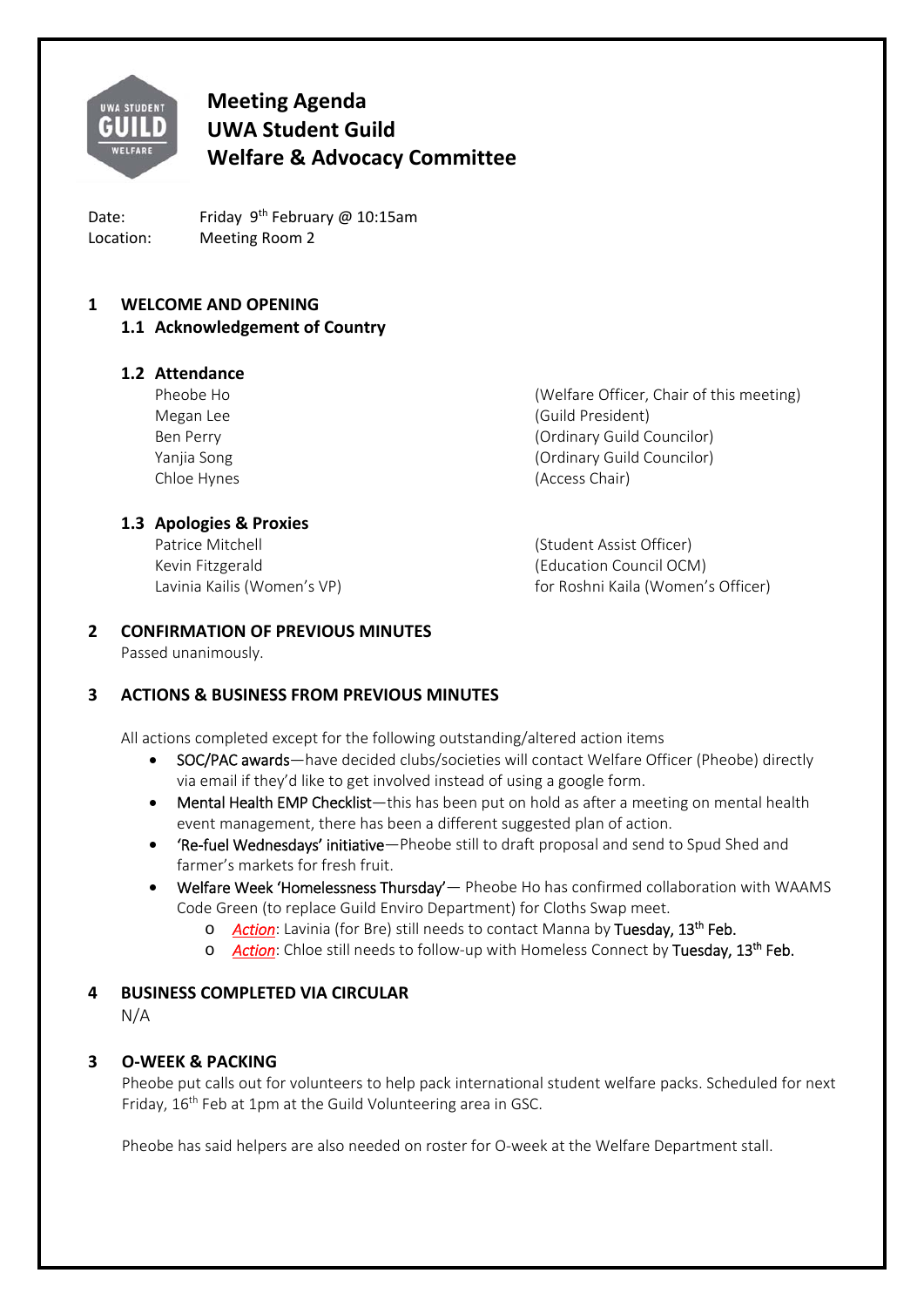Action: Ben to send through availabilities for O-week by early this afternoon. Action: Pheobe to send out rosters for O-week by COB today.

## **4 INTIATIVES 4.1 Food Pantry Sponsorships**

Pheobe said we haven't got much positive responses from the food grocers we have contacted. However, she has contacted Maddie Hedderwick (RSD President) to work together in getting College Row more involved in the Guild's Food Pantry initiative. Pheobe has contacted all Heads of College, and are awaiting on their responses. We have gotten confirmation that St Catherine's College will be getting involved by donating non‐perishable food items at the end of each semester.

Pheobe has asked when committee members are available to pick up bread loaves from Barrett's Bread each week. Helpers are need for 4‐4:15pm pick‐ups on Monday, Tuesday, and Wednesday.

Action: Yan will send through roster availabilities by 1pm, Monday 12<sup>th</sup> February. Action: Pheobe will send out roster by COB Monday.

## **4.2 Mental Health Services Flow‐Chart**

Ben Perry has spoken to Tricia Wylde from UWA Health Promotion Unit, and Liz Caddy from UWA Medical Centre, for inquiring on best practice recommendations for mental health apps. Tricia has said mental health apps should only be used in supplement to professional help from a mental health professional, and that it would be difficult to review available apps to determine if they were evidence‐ based. However, Tricia has sent Pheobe Ho several online program resources. These have now been included in the updated list of off‐campus mental health services/resources and submitted to Engagement.

## **4.3 Charity Tins**

Pheobe has gotten approval from Jack Spagnuolo (Commercial) to have a charity donation tin at the till of each catering outlet.

Action: Lavinia to look into quotes for tins. Email to Pheobe by next Friday 16<sup>th</sup> February.

#### **4.4 Food Free Wednesdays initiative**

Pheobe said that after consulting other members on Guild Council, it was suggested that this be renamed to 'Re-Fuel Wednesdays' for purposes of sounding more engaging and appealing to students, as well as to external stakeholders wishing to be involved in this initiative.

Pheobe has also contacted the Chobani Australia team to organize for Chobani yoghurt pots to be distributed on Oak Lawn during Week 3 of Semester 1 and 2. She is awaiting on a final confirmation email. She has also spoken to Guild Secretary, Jacob Fowler on running BBQs for students to 'get to know their student representatives'. She is still awaiting for confirmation from Jacob on whether funding for this initiative is able to come out of the Special Projects budget.

#### **4.5 Welfare Profile of the Month**

Pheobe thanked everyone for submitting two potential welfare profiles each.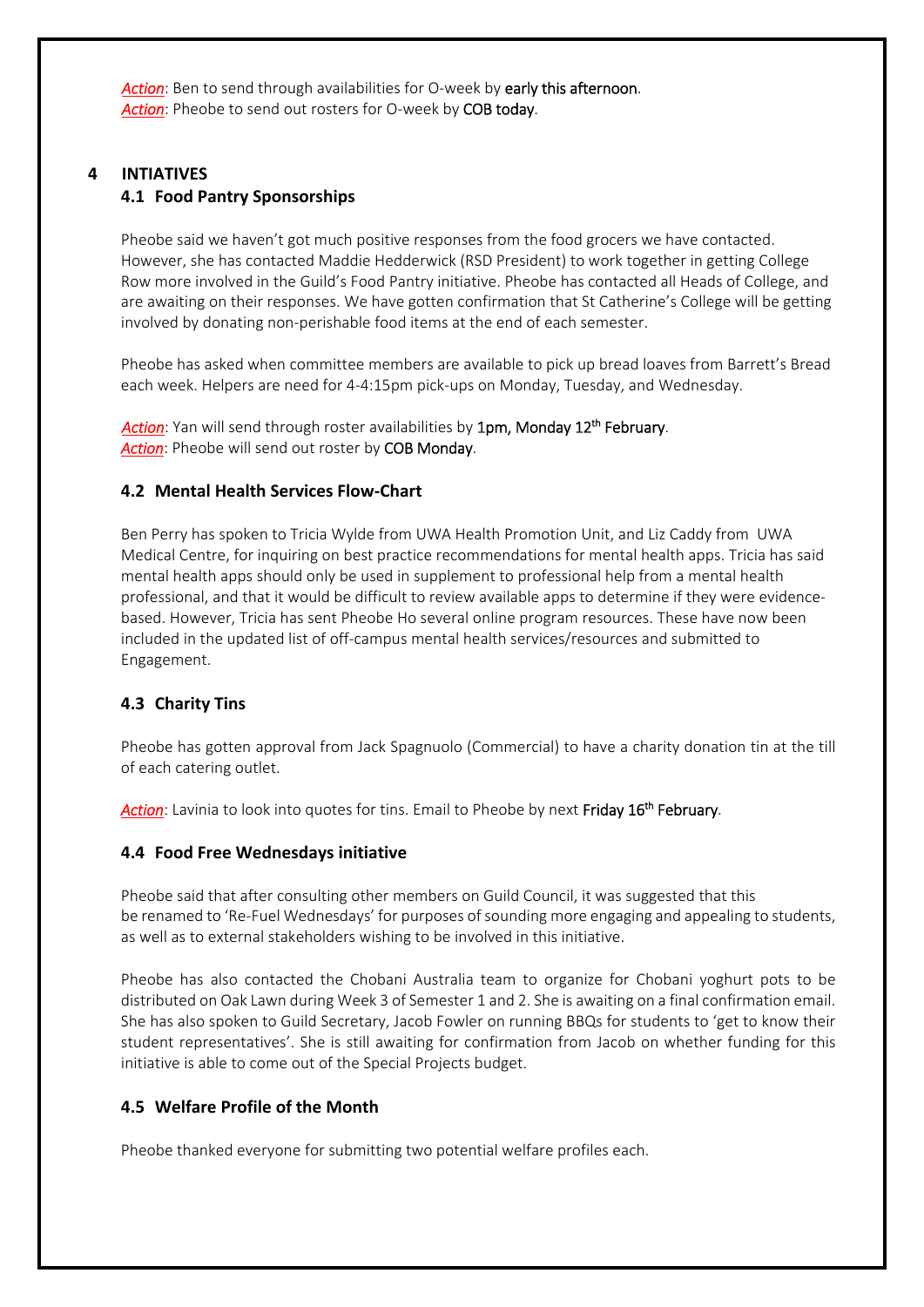*Action*: Each person to get permission from their two chosen welfare profiles to use their photos on social media, and if they agree, to email them to Pheobe by Wednesday 14<sup>th</sup> February.

Action: Pheobe to get Welfare Department VP to submit design request to Engagement by Friday 15<sup>th</sup> February.

#### **4.6 Webinars**

Pheobe has forwarded suggestions to Engagement. Engagement has advised that the topics *'How to be more involved with campus culture/life'*, *'The impact of homesickness on international students, and how to cope with it',*  and *'How to be pro‐active with your mental health before you start experiencing problems'.* 

The Welfare Department members are currently putting ideas and content together for *'How to get more involved with campus culture/life'.* Pheobe will be circulating content via email in next two weeks or so to all of committee for feedback. This webinar is planned for S1, W4.

#### **5 PAM ''MENTAL HEALTH' SERVICE**

Lavinia Kailis has said Roshni Kaila (Women's Officer) has suggested having a PAM 'mental health' service, similar to the PAM services in libraries currently, except it would be a number students can call or text if they were having a mental health emergency (e.g., panic attack).

Chloe Hynes responded saying that the Access Department will be launching their Access App—the Android version in approximately two weeks, and the Apple version in two months. The app essentially will function as an interactive map with support services mapped on, as well as locations of accessible facilities (i.e., ramps). The app will also incude numbers students can call—so having PAM may make resources redundant.

Megan Lee commented that we have four Student Assist Officers currently, but that we only have one trained counsellor our of the four officers. She also acknowledged that this may bring up certain risks, and not do the best by students, since Student Assist have a heavy caseload and are not 24/7. Additionally, she said that the University has an emergency line for counselling—so it may be best to promote these services through the Access App.

Megan also said she was currently working with the University on a 'Chatbot' project that uses technology to triage students, and to determine if students are experiencing a mental health emergency, requiring assistance on special considerations, or are needing ongoing services, etc. She said she will keep Pheobe updated on the project.

## **6 OTHER COMMITTEE BUSINESS**

#### **7 NEXT MEETING**

Meeting adjourned 10:41am. Next meeting Wednesday March 7<sup>th</sup>, at 10am.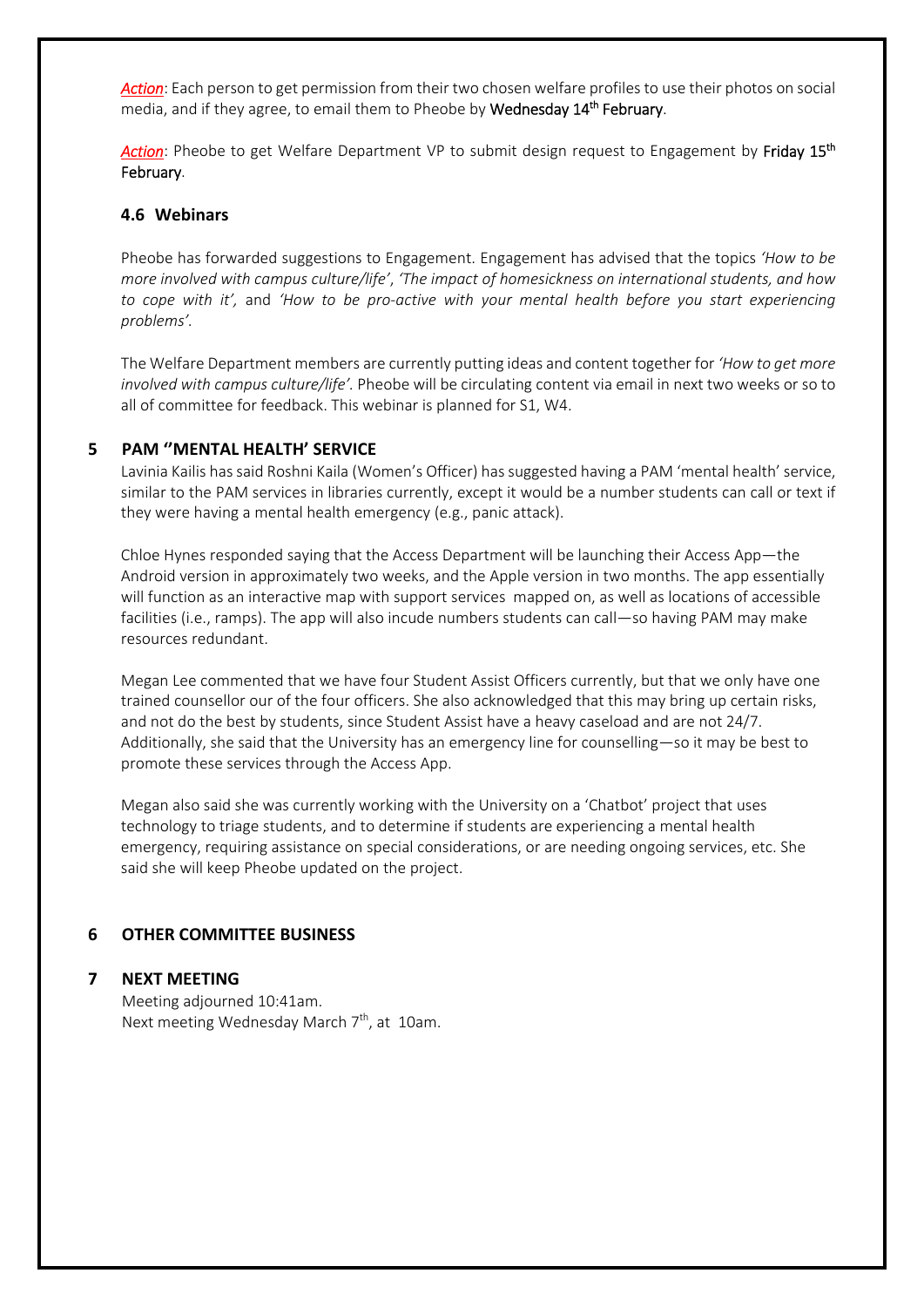

Date: Thursday  $8<sup>th</sup>$  March @ 12:00pm Location: Meeting Room 1

## **1 WELCOME AND OPENING**

## **1.1 Acknowledgement of Country**

Pheobe Ho (Chair) paid her respects to elders past, present, and emerging.

## **1.2 Attendance**

| Pheobe Ho                         |
|-----------------------------------|
| Patrice Mitchell                  |
| Chloe Hynes                       |
| Ben Perry                         |
| Yanjia Song                       |
| Kevin Fitzgerald (Ed Council OCM) |
| Megan Lee                         |

(Welfare Officer, Chair of this meeting) (Student Assist) (Access Chair) (Ordinary Guild Councilor) (Ordinary Guild Councilor) for Conrad Hogg (Education Council President) (Guild President)

## **1.3 Apologies & Proxies**

Anthea Liu **Anthea Liu 1997 - Anthea Liu 1997 - Anthea Liu Contrary and Contrary (Anti-**

- **2 CONFIRMATION OF PREVIOUS MINUTES**  Passed unanimously.
- **3 BUSINESS COMPLETED VIA CIRCULAR**

#### N/A

## **4 ACTIONS & BUSINESS ARISING FROM PREVIOUS MINUTES**

All actions completed except for the following outstanding/altered action items;

- Welfare Profile of the Month: Pheobe has sent emails to individuals who were chosen to be featured in this initiative, waiting to hear back. Welfare Department VP will submit design request once answers are received.
- Charity tins: Lavinia has sent through link for tins, Pheobe has emailed company but still awaiting reply.
	- o *Action*: Pheobe to get Welfare Secretary email Youth Focus to ask for donation tins and merchandise by next Tuesday.

## **3 INTIATIVES**

## **3.1 Positive Vibes Board**

Campus Management has approved. Pheobe Ho has circulated the Guild notice board quote Jack Spagnuolo (Commercial) had attained from Campus Management to Committee, enquiring if this is something the Guild should invest in for the long-term.

Committee agree that it should be replaced.

Megan Lee (Guild President) said may not have enough budget. May be something to consider for next year.

*Action*: Megan Lee to find where budget can potentially be sourced from.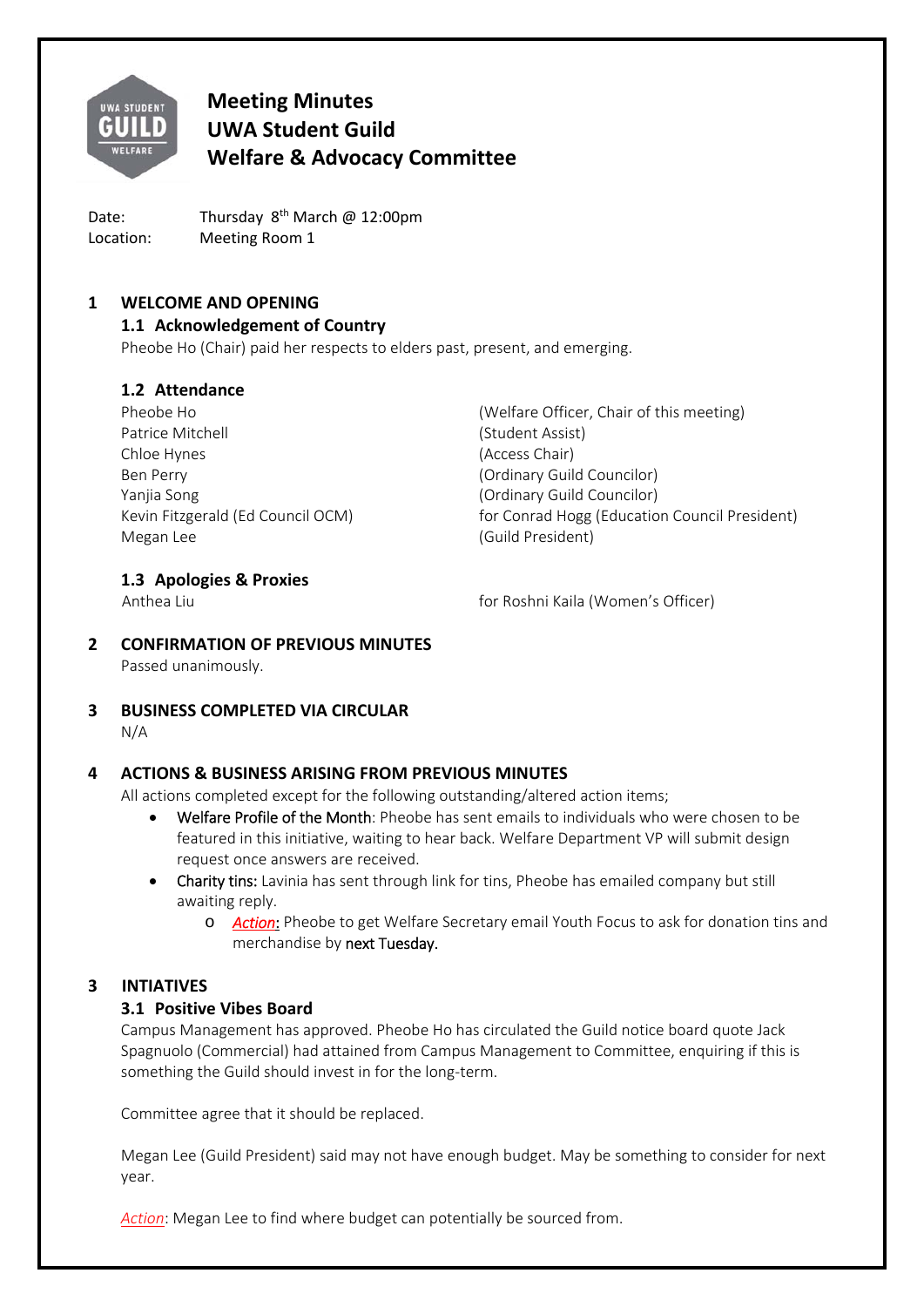## **3.2 Mental Health Event Management**

Chloe Hynes said mental health event management was an issue that was raised to the Access Department. As a result, a meeting was set up between Access Department, Welfare Department, Student Assist, Events, and Red Frogs. Although planning is still in its infancy, there were suggestions to have 'welfare officers' trained up for mental health emergencies specifically for clubs/FacSoc-run events based on a ratio system.

Pheobe said her and Chloe are about to draft a policy for mental health event management and would like input from this Committee.

Megan said this would also include the development of resources that can be handed out discretely to students. Patrice said HPU may be able to include de‐escalation techniques training for proposed welfare-officers, and that we may also be able to work together with Red Frogs.

Committee recommendations on questions to address:

- Who can do this training?: Medical/psychology students—but issue of protecting Welfare Officers. There needs to be criteria and interview for this volunteer role, and restrictions on age for maturity (i.e., second year)
- What kind of training would volunteers have?: Trauma training, SLT?
- How would we take care of Welfare Officers if something goes wrong?
- How many patrons to one welfare officer (ratio)
- What kind of rostering system should we have? How do we incorporate it with Events and EMPs
- Do we want this to be compulsory for all major event EMPs?
- What are the volunteer hours procedures like? Who can sign off on them? How are errors included?

*Action*: Pheobe and Chloe to meet up to flesh out draft policy.

## **3.3 Mental Health Services Flow‐Chart**

Pheobe has circulated a draft copy of the Mental Health Services Flow‐Chart for Committee to have a look at.

Committee suggestions:

- Patrice concerned there is too much in there. Condense into most relevant services for that disorder, and keep it to free services for now.
- Chloe suggested to make each page only one topic. Chloe said most students come in only for Depression, anxiety, and trauma
- Yanjia said ISS is happy to translate this into Chinese—but Chloe said to be aware of whether services are still free as international students.

*Action*: Pheobe to ask Coders for Causes if they are able to code flow chart.

## **3.4 SOC Welfare Award Points System**

Pheobe said that this year, the Welfare Department have worked with SOC to introduce the SOC Welfare Award, with a monetary prize of \$300. SOC/PAC clubs may gain points for this award for

- Fundraising: PJ Day, Charity of the Semester
- Food donations: Donating non‐perishable/perishable food items or toiletries to Food Pantry
- Advertising: Any of Guild Welfare Department's events/initiatives
- Catering: Providing refreshments/drinks at any of Guild Welfare Department's events Pheobe asked Committee what the 'currency' of each stream would look like.

Megan said we would need to prioritize categories. For example, advertising would be 1 point. For the next prioritized task, it would be 2 points, etc. However, it would be hard to have awards based on points. She said awards should be awarded holistically based on clubs' written applications on how they demonstrate certain criteria. Committee agreed.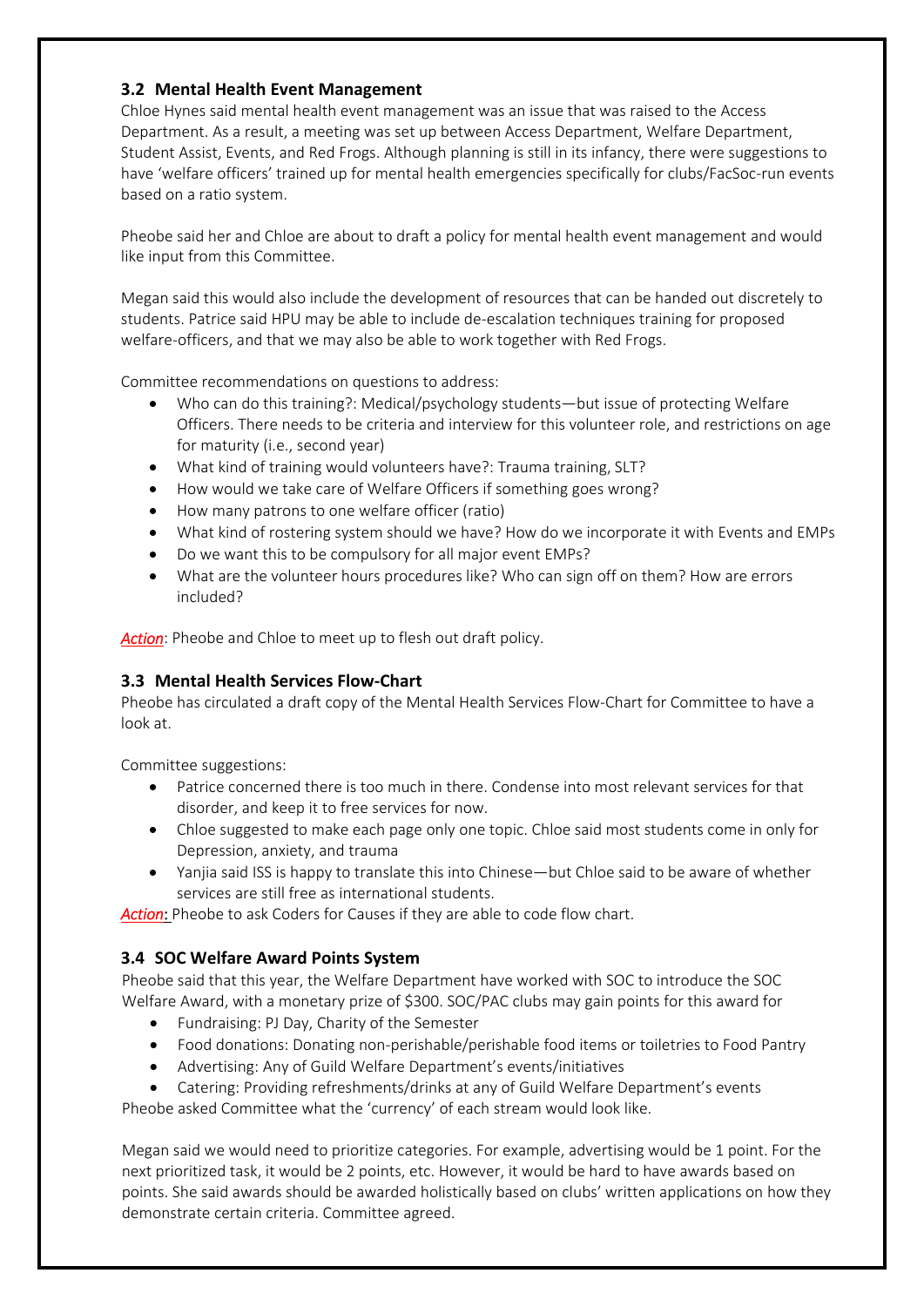## **4 EVENTS**

## **4.1 Food Free Tuesdays Initiative**

Pheobe said Jacob Fowler (Guild Secretary) has gotten approval to use the Guild's Special Projects budget to run two sausage sizzles—one in Semester 1 (next Tuesday, W3), and one in Semester 2 (W3). Pheobe encouraged all Committee members to come down to represent the Guild in doing student outreach.

Pheobe also said Chobani Yoghurts have agreed to distribute free yoghurt pots on Tuesday, W6. There are some issues with settling the activations fee, but Pheobe is working with Chloe Jackson (Associate Director of Student Services) on this.

## **4.2 Mental Health Carnival Semester 2**

Pheobe mentioned she had met up with WAMSS, who suggested running a Mental Health Carnival in Semester 2 that would coincide with Mental Health Week (usually first or second week of October). This would be a potential collaboration with Welfare Department, Access Department, Health Students Society, and PsycSoc. Relevant stakeholders have indicated their interest.

Patrice said we should focus on the positives on mental health; how to stay positive and happy, instead of having 'depression' stall, etc.

Committee said more details would be required before deciding if this was something feasible.

Action: Pheobe to meet up with WAMSS to discuss structure of this event and report back.

## **4.3 Mental Health Panel Discussion (Monday, W5)**

The Mental Health Panel Discussion has been planned for Tuesday Week 5 (26<sup>th</sup> March), from 12-1pm at Moot Court. Pheobe asked all Committee to come down to this event

Action: Pheobe to submit design request to set up Facebook event with Engagement by COB tomorrow (9<sup>th</sup> March). Pheobe will notify Committee once Facebook event is live.

*Action:* All Committee to share event on social media, and invite *at least* 100 friends to event.

## **4.4 Mental Health Slam Poetry Night (Thursday, W8, 6pm)**

Pheobe said this event will be running at Hackett Café from 6-9pm on Thursday, April 26<sup>th</sup>. This event aims to reduce stigma surrounding mental health, and encourage students to speak up. Pheobe has discussed with Zena Ibrahim (student working on this project) and Student Assist the tone of the night—it was decided that there would be minimal censorship, but that we would mitigate risks of triggering audience members by including content warnings beforehand, and having a ChillOut Zone that Student Assist would run.

*Action*: Pheobe to follow‐up with CWAP about poster design. Pheobe will submit design request to set up Facebook event with Engagement once she receives poster design, and will notify Committee once Facebook event is live.

*Action:* All Committee to share event on social media, and invite *at least* 200 friends to event.

## **5 CLARIFICATION OF COMMITTEE'S ROLE**

Benjamin Perry asked what the difference between the Welfare Department and the Welfare & Advocacy Committee was. Pheobe said the Department played a more active role in physically running events, and putting together initiatives, whereas the Committee's role was to review these events/initiatives and act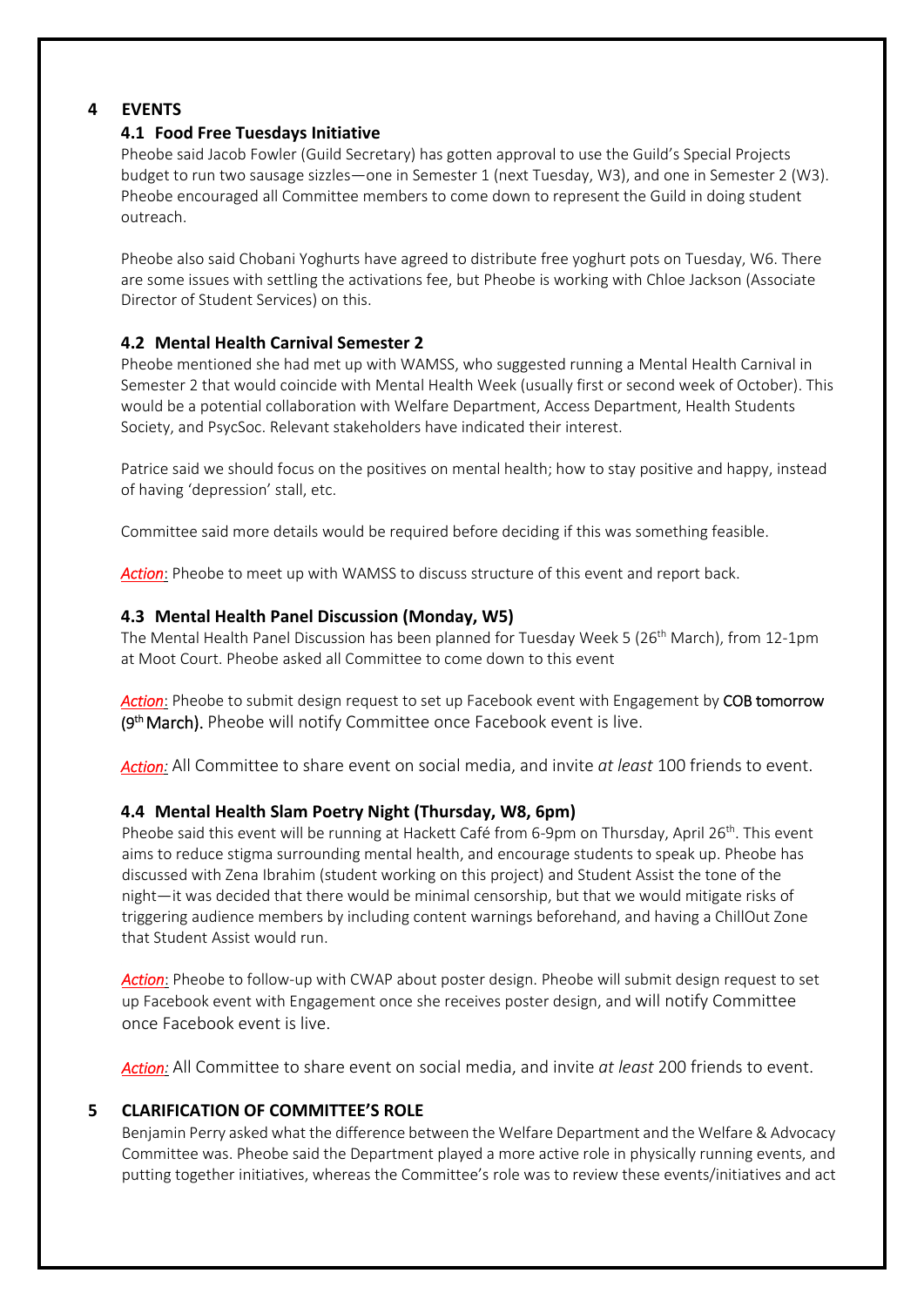as an approval body. Pheobe also acknowledged that would be occasions where several overlaps would occur.

#### **6 REGULAR MONTHLY MEETING**

Meetings to be held 11:00am the first Thursday of every month.

#### **7 OTHER COMMITTEE BUSINESS**

## **8 NEXT MEETING**

Meeting closed 11:52am. Next meeting on Thursday, 5<sup>th</sup> April @11:00am.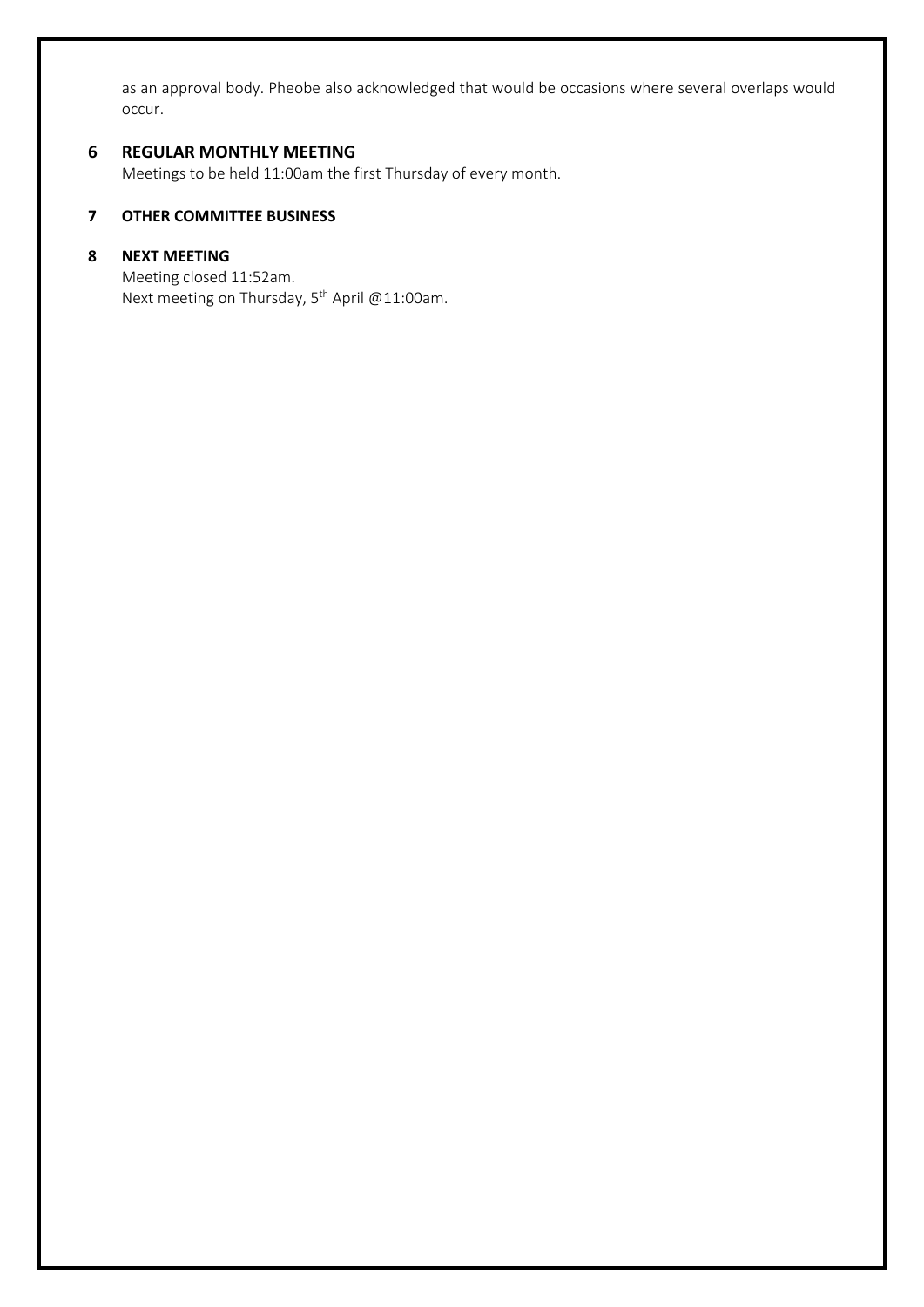

Date: Thursday 5<sup>th</sup> April @ 11:00am Location: Meeting Room 1

## **1 WELCOME AND OPENING**

#### **1.1 Acknowledgement of Country**

Pheobe Ho (Chair) paid her respects to elders past, present, and emerging.

## **1.2 Attendance**

| Pheobe Ho          | (Welfare Officer, Chair of this meeting) |  |
|--------------------|------------------------------------------|--|
| Ben Perry          | (Ordinary Guild Councilor)               |  |
| Lauren Espinoza    | for Roshni Kaila (Women's Officer)       |  |
| Lachlan Waller     | (Ordinary Committee Member)              |  |
| Fiona Iswansantoso | (Ordinary Committee Member)              |  |
| Megan Lee          | (Guild President)                        |  |
|                    |                                          |  |

## **1.3 Apologies & Proxies**

Patrice Mitchell **and Contact Contact Contact Contact Contact Contact Contact Contact Contact Contact Contact Contact Contact Contact Contact Contact Contact Contact Contact Contact Contact Contact Contact Contact Contact** Charlotte Dale **Charlotte Dale** (Access Chair) Yanjia Song (Ordinary Guild Councilor)

Kevin Fitzgerald (Ed Council OCM) for Conrad Hogg (Education Council President)

## **2 ACTIONS & BUSINESS ARISING FROM PREVIOUS MINUTES**

All actions completed except for the following outstanding/altered action items;

- Positive vibes board: This will now have to be an initiative put forward in 2019 due to funding.
- Mental health event management: Will flag this and re-visit during mid-year break as Charlotte Dale (Access Officer) and Pheobe are busy with other commitments/responsibilities currently. o *Action*: Pheobe to forward on details to Lahclan Waller and Fiona Iswansantoso
- Mental health flow chart directory: Has been submitted to design with all previous suggested edits. Pheobe has contacted Coders for Causes but still waiting on reply. In the meantime, Engagement have said this can be implemented as a click‐through flow‐chart for next year on the Guild's website.
- Mental Health Carnival: WAMSS have been busy and not yet replied, but this will most likely be organized over mid‐year break due to busy semester.

## **3 CONFIRMATION OF PREVIOUS MINUTES**

Passed unanimously.

**4 BUSINESS COMPLETED VIA CIRCULAR** 

N/A

## **5 INTIATIVES**

## **3.1 Re‐Fuel Tuesdays Initiative (Tuesday, W6, 12‐1:30pm)**

The next Re-Fuel Tuesday will be on next Tuesday,  $10^{th}$  April. Pheobe has organized for Chobani to bring down ~500 yoghurt pots to distribute on Oak Lawn during 12‐1:30pm. Pheobe has asked all of Committee to be down at Ref courtyard by 11:40am to help set up, and to help pack down after.

*Action:* Committee to mark this date in their schedules and be present at this event.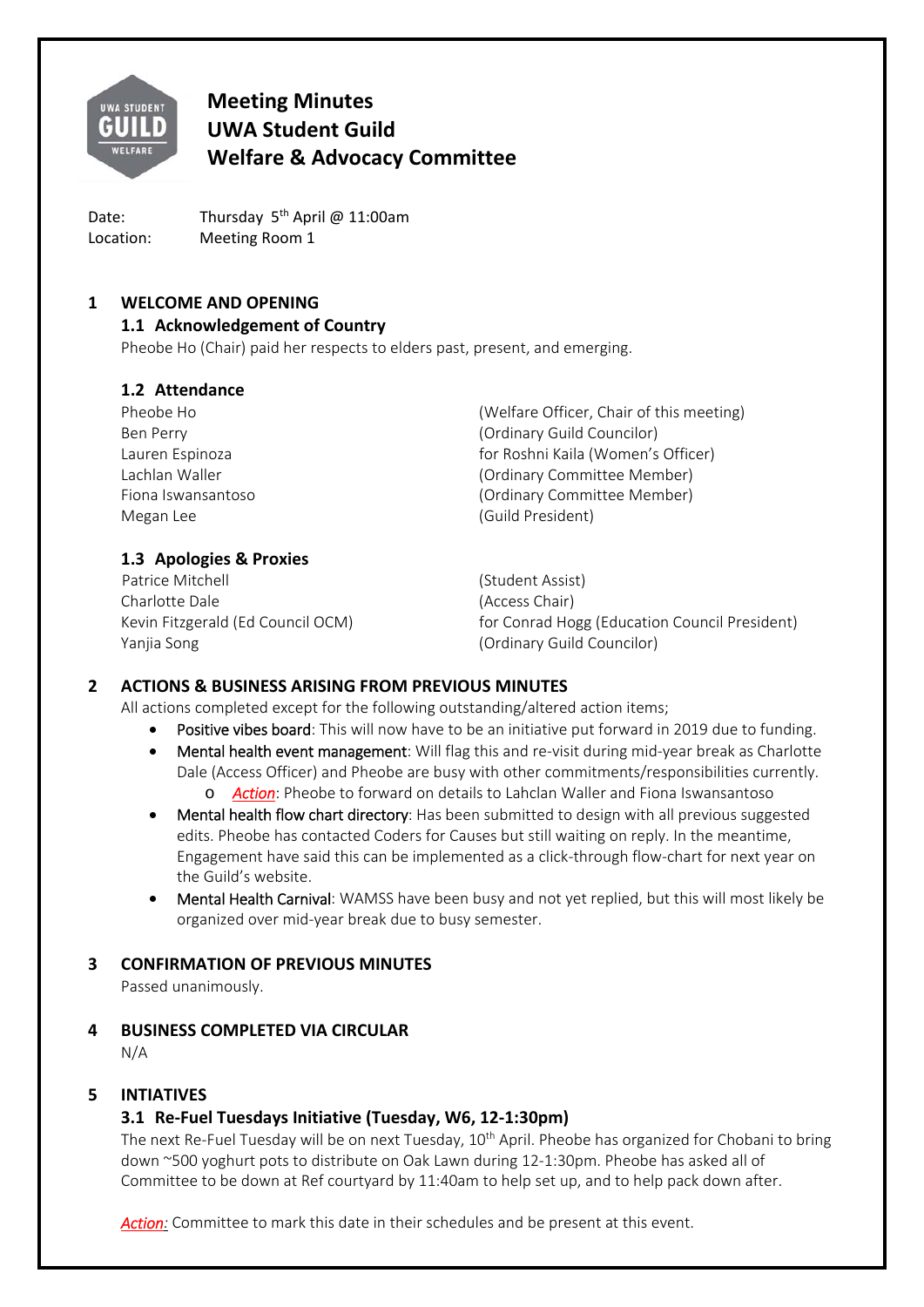## **4 EVENTS**

## **4.1 PJ Day (Tuesday, W7, all day)**

Guild social media will be launching event soon, with posters going up also. Timeline is tight and really need to make sure we hit this event hard on social media. Reminder that Bronwyn Milkins will be giving an 'Effective Sleep' talk from 1‐2pm at Moot Court on that day, so make sure to spread the word. Pheobe also said it is expected everyone comes dressed in their PJs on that day for a gold coin donation!

Action: Pheobe to post link on group, and everyone to share with, and invite friends.

## **4.2 Mental Health Slam Poetry Night (26th April, Thursday, W8, 6pm)**

Posters for event are up, with expressions of interest currently open. CWAP, Student Assist, and Welfare Department Deputy Officers are reviewing poetry content and in the middle of confirming performers. Goal is to have 80-100 people attending on the night (excluding performers).

Pheobe has asked all Committee members to book 5‐10pm out in their calendars.

*Action:* All Committee to share event on social media, and invite *at least* 200 friends to event.

## **5 MONTHLY COMMITTEE MEETINGS**

Action: Pheobe to put post out on Committee Facebook page to gauge best meeting time

## **6 CLOSE & NEXT MEETING**

Meeting closed 11:18am. Next meeting TBA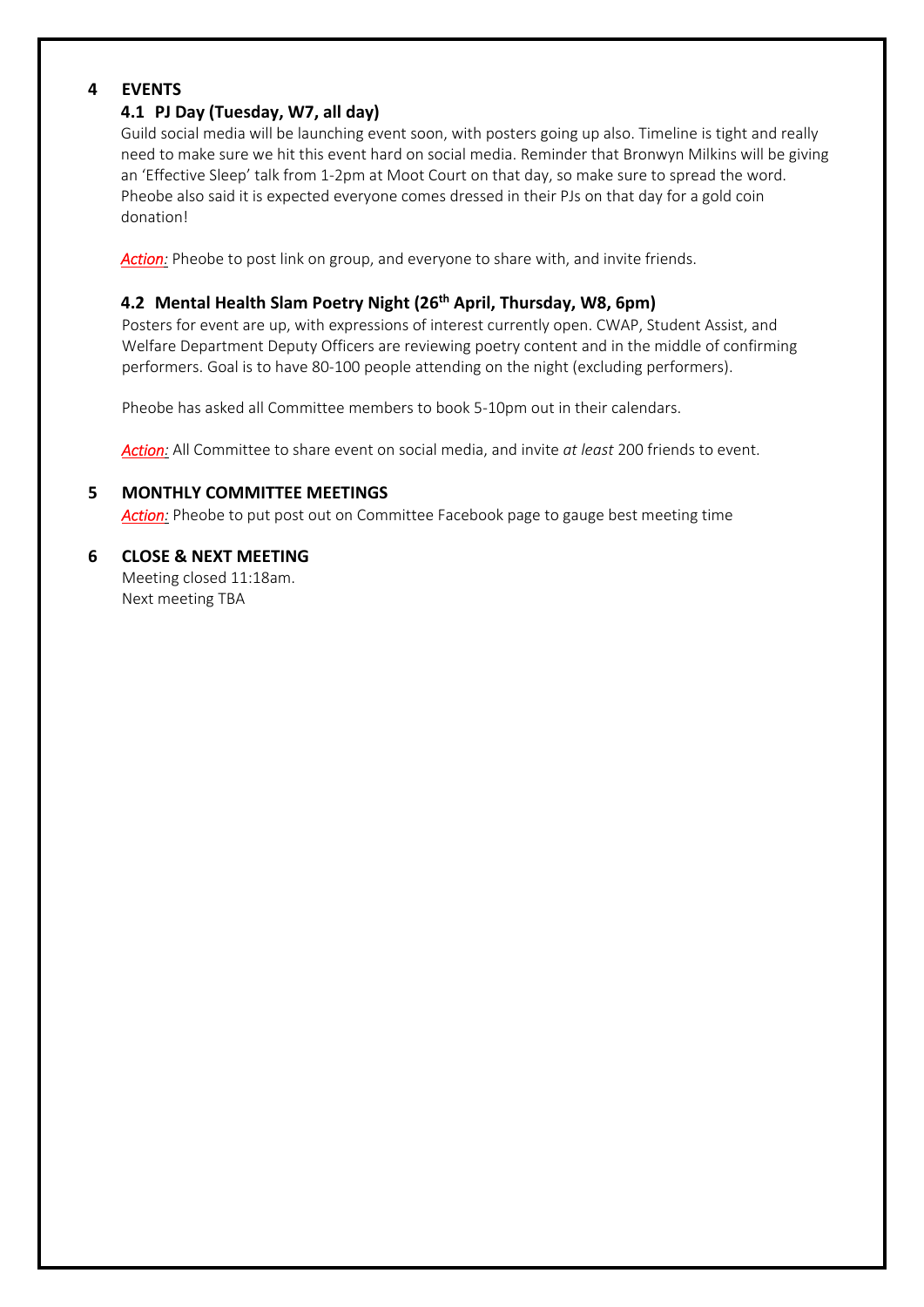

Date: Thursday 3<sup>rd</sup> May @ 1:00pm Location: Meeting Room 1

## **1 WELCOME AND OPENING**

## **1.1 Acknowledgement of Country**

Pheobe Ho (Chair) paid her respects to elders past, present, and emerging.

## **1.2 Attendance**

Ben Perry **Burne and American Councilor** (Ordinary Guild Councilor) Yanjia Song (Ordinary Guild Councilor) Amy Hearder (PAC OCM) for Roshni Kaila (Women's Officer) Fiona Iswansantoso *COMPA* Committee Member Lachlan Waller Ordinary Committee Member

Pheobe Ho (Welfare Officer, Chair of this meeting) Kevin Fitzgerald (Ed Council OCM) for Conrad Hogg (Education Council President)

## **1.3 Apologies & Proxies**

| Megan Lee        |  |
|------------------|--|
| Charlotte Dale   |  |
| Patrice Mitchell |  |

(Guild President) (Access Chair) (Student Assist)

## **2 CONFIRMATION OF PREVIOUS MINUTES**

Passed unanimously.

# **3 BUSINESS COMPLETED VIA CIRCULAR**

N/A

## **4 ACTIONS & BUSINESS ARISING FROM PREVIOUS MINUTES**

Pheobe told Committee members that it is their responsibility to be present at all scheduled events (that have been given prior notice), if not Committee members are to give prior notice and a reason for their absence.

## **3 EVENTS**

## **3.1 Welfare Week**

The following suggestions have been made for each day of Welfare Week:

- Monday: Bubble Soccer promo signs along Hackett Café, Oak Lawn. Potentially book out Rec Centre for this event for back‐up.
	- o *Action*: Check with Bubble Soccer Perth what is the minimum date they need to know by to re‐schedule
- Thursday: Clothes‐swap/shop meets signage—about raising awareness for a homelessness charity, and telling students that leftover clothes will be going to these organizations. Lachlan suggested doing social media post
	- o *Action*: Lachlan to find name of barber shop that gave free haircuts by Monday 7th May
	- o *Action*: Pheobe to follow‐up with Department for Co‐op sponsorship
- Friday: Move UWA Dance classes to Tuesday to get more traffic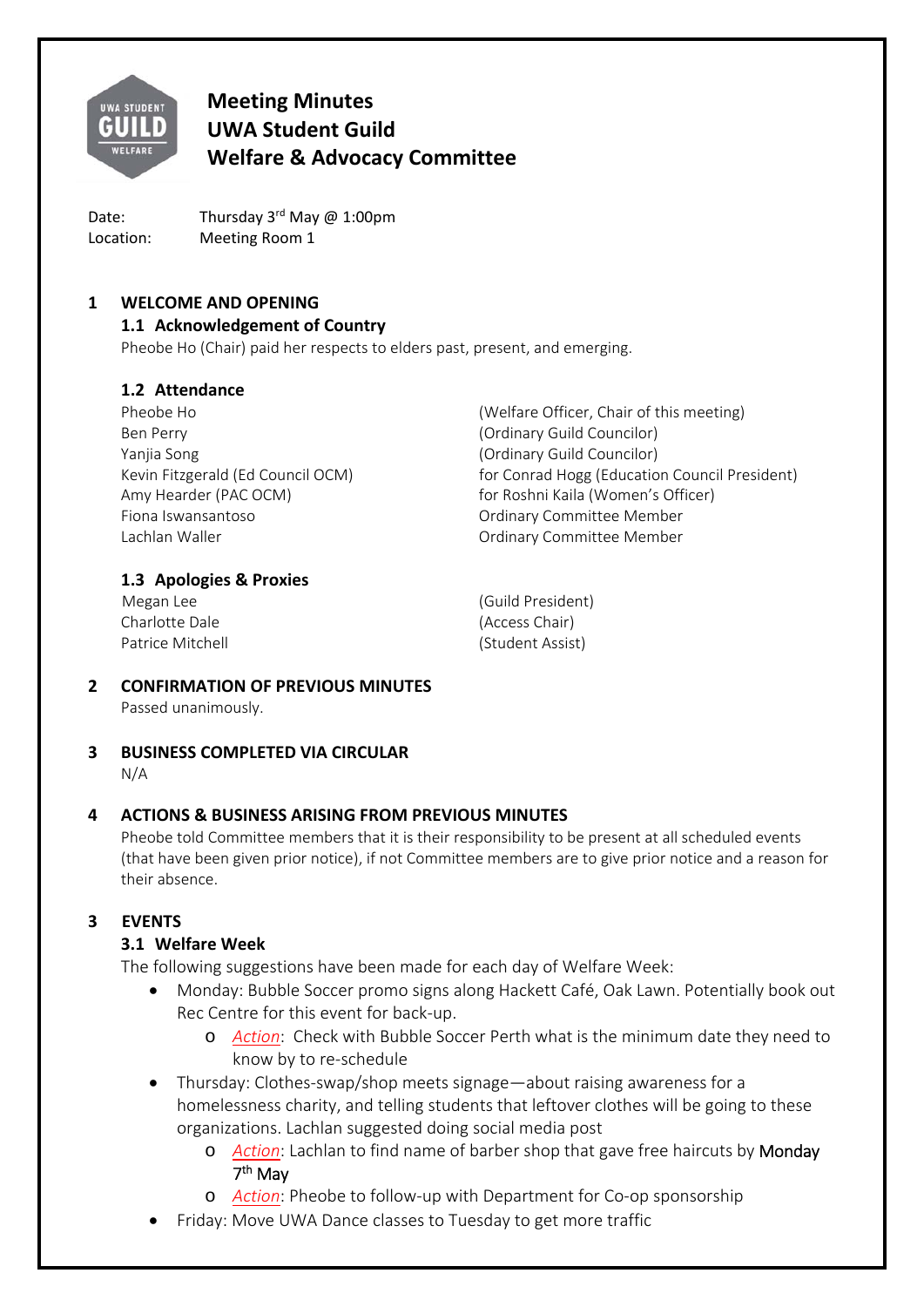- Suggestions
	- o Lachlan Waller suggested to spread out events across campus, like libraries have colouring in stations situated throughout.
		- **Action:** Lachlan to contact Arts Union president to see if they can run any events, like Welfare Week Chill-Out Zone by Monday 7<sup>th</sup> May.
		- *Action*: Lachlan to contact Arts Union to see if they can do hot chocolate in the evening for students.
	- o Amy Hearder suggested contacting Access for chill out zone
		- *Action*: Pheobe email Access to organize this
	- o Amy also suggested late night library initiatives, seeing as it's nearing exams like urn with hot chocolate, etc.
	- o Lachlan suggested contacting Blackstone Society for 'walk a dog' initiative—to have a Welfare Department presence in Law area/Moot Court

## **4 OTHER COMMITTEE BUSINESS**

## **5 NEXT MEETING**

Meeting closed 1:48pm Next meeting on July 2<sup>nd</sup> at 1pm.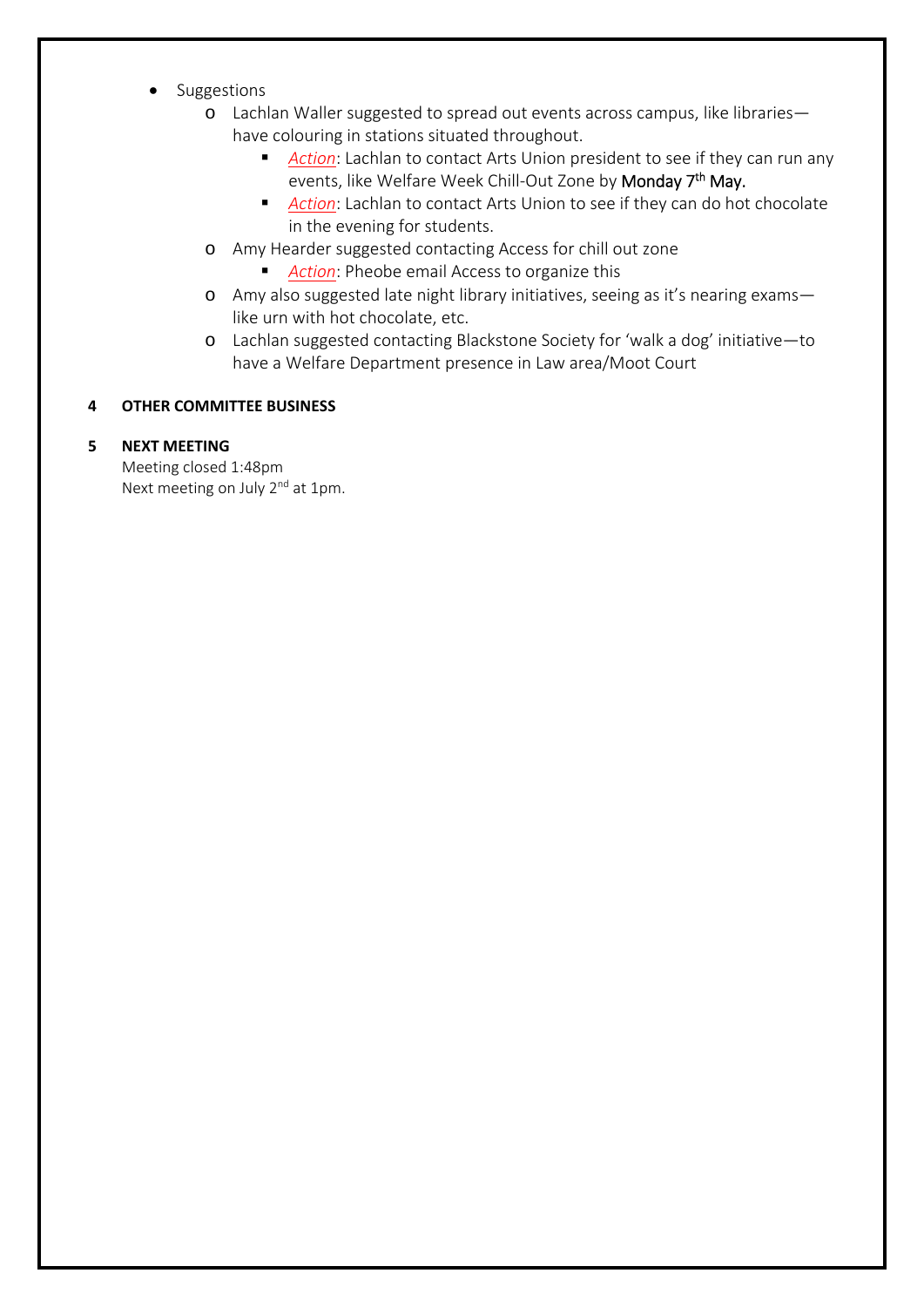

Date: Thursday 5<sup>th</sup> July @ 11:00am Location: Meeting Room 1

## **1 WELCOME AND OPENING**

#### **1.1 Acknowledgement of Country**

Pheobe Ho (Chair) paid her respects to elders past, present, and emerging.

## **1.2 Attendance & Proxies**

## **1.3 Apologies**

Lauren Espinoza for Roshni Kaila (Women's Officer Lachlan Waller **The Committee Member** Committee Member Yanjia Song (Ordinary Guild Councilor) Charlotte Dale **Charlotte Dale** (Access Chair) Patrice Mitchell **and Contact Contact Contact Contact Contact Contact Contact Contact Contact Contact Contact Contact Contact Contact Contact Contact Contact Contact Contact Contact Contact Contact Contact Contact Contact** 

Pheobe Ho (Welfare Officer, Chair of this meeting) Fiona Iswansantoso Ordinary Committee Member Jim Leipold (Treasurer) for Megan Lee (Guild President) Peter Watson *Peter Watson* *Meter Watson Meter Watson* **<b>***Meter Watson Meter Watson Meter Watson Meter Watson Meter Watson Meter Watson Meter Watson Meter Watson Meter Watson Met* 

Kevin Fitzgerald (Ed Council OCM) for Conrad Hogg (Education Council President)

## **2 CONFIRMATION OF PREVIOUS MINUTES**

Not passed. This will be brought forward to the next meeting.

## **3 BUSINESS COMPLETED VIA CIRCULAR**

N/A

## **4 ACTIONS & BUSINESS ARISING FROM PREVIOUS MINUTES**

#### **5 REVIEW OF SEMESTER 1**

## **5.1 Welfare Week**

| $+$                                       |                                                   |  |
|-------------------------------------------|---------------------------------------------------|--|
| - Instructions were clear for volunteers  | - Promo and comms could have been done better-    |  |
| and committee members to follow           | posters to be more visual than written; perhaps   |  |
| - Breakfasts were well done               | have a second poster with freebies                |  |
| - More events than last year              | - Events sometimes seemed a bit spread out, space |  |
| - Collaborations with other clubs/FacSocs | not completely full                               |  |
|                                           | - More events than last year                      |  |
|                                           | - More collaborations with clubs/FacSocs          |  |

## **5.2 PJ Day**

JL said there was good reach, students on other parts of campus such as the med/dent campus were also dressing up to raise awareness for sleep health. Should run more events that try to reach students from all parts of campus

## **5.3 Further suggestions**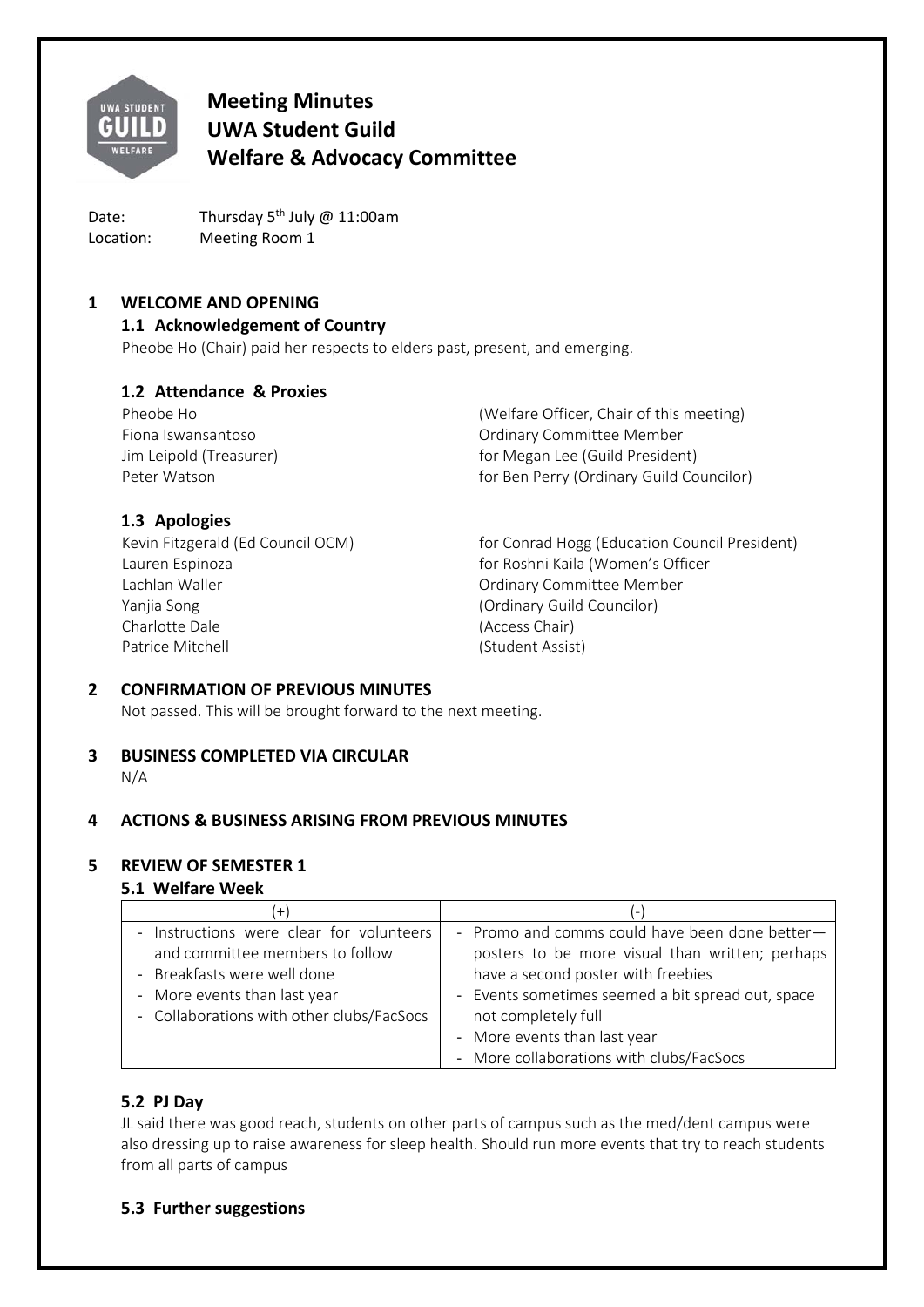JL said that the Welfare Department should do more work with colleges to promote positive health and wellbeing

PH said that the Welfare Department are currently already working with the Residential Students Department (RSD) on College Row Welfare Week in Week 6 of Semester 2, and that each themed day would be at a different college.

## **6 INTERNATIONAL DAYS OF OBSERVANCE**

PH circulated around a document with a list of significant dates throughout the year (i.e., R U OK Day, World Mental Health Day, National Diabetes Week, Sleep Awareness Week, etc.) and said that the Welfare Department are working with Engagement on developing a social media strategy. PH said that the purpose of this initiative is to allow for the Welfare Department, and the Guild as a whole, to stay involved in promoting awareness of key mental/physical health difficulties students on campus may be facing. By actively posting more regularly, it also aimed to mitigate potential backlashes that may occur if major events are held only on specific critical dates several times a year.

PW cautioned against posting too much, as this the content could get lost in the background amongst Guild social media posts for other events and initiatives. PH said that the Welfare Department would work with Engagement to ensure that the significant dates would not coincide with other major events being run.

## **7 ROSTERS**

## **6.1 Barrett's Breads Roster**

Link to roster: https://docs.google.com/document/d/1kNuI6Hk8dkGwzfU33HRVo‐ 3buefnti3kkcrvwbWYh9w/edit

## **6.2 Welfare Lecture Bashes**

Link to roster: https://docs.google.com/document/d/1iiXQg7LlOE8YjeNzd6Up\_v3WlaFBKyjI37ehlEbkMa4/edit

Roster could not be completed due to lack of Committee members.

Action: All Committee members to fill out both rosters by Friday, 13<sup>th</sup> July.

## **8 OTHER COMMITTEE BUSINESS**

N/A

## **9 CLOSE AND NEXT MEETING**

Meeting closed 11:28am. Next meeting TBA (poll on Facebook group).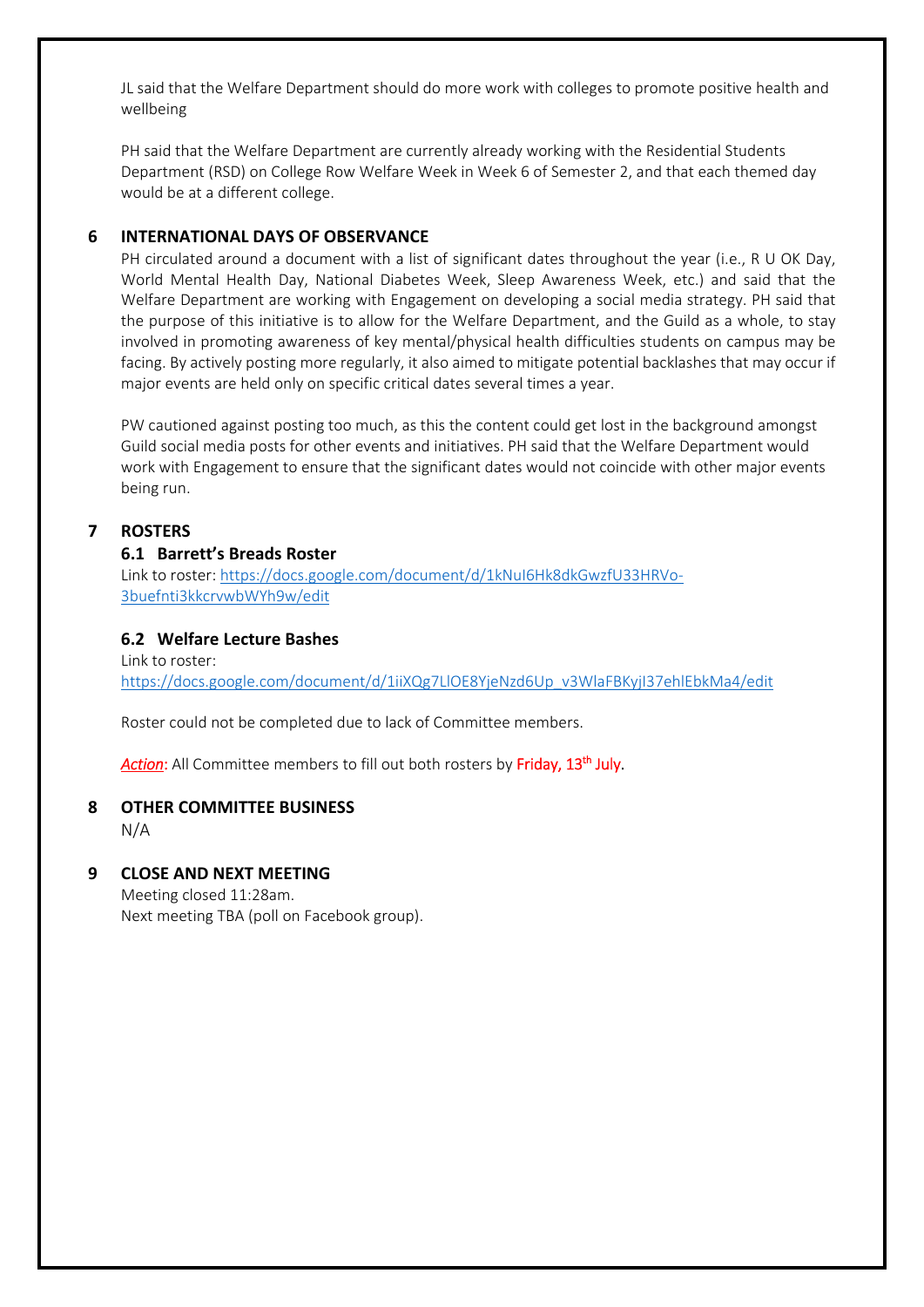

Date: Thursday 2<sup>nd</sup> August @ 11:00am Location: Meeting Room 1

## **1 WELCOME AND OPENING**

## **1.1 Acknowledgement of Country**

Pheobe Ho (Chair) paid her respects to elders past, present, and emerging.

## **1.2 Attendance & Proxies**

Roshni Kaila (Women's Officer) Fiona Iswansantoso Ordinary Committee Member Lachlan Waller Ordinary Committee Member Patrice Mitchell *Patrice Mitchell*  **Exercise 20** (Student Assist Manager) Katherine Hagg Sales and Student Assist Officer)

Pheobe Ho (Welfare Officer, Chair of this meeting) Kevin Fitzgerald (Ed Council OCM) for Conrad Hogg (Education Council President)

## **1.3 Apologies**

Yanjia Song (Ordinary Guild Councilor) Charlotte Dale **Charlotte Dale 120 Access Chair** (Access Chair) Megan Lee (Guild President)

## **2 CONFIRMATION OF PREVIOUS MINUTES**

Committee minutes for May and July have been unanimously passed.

## **3 BUSINESS COMPLETED VIA CIRCULAR**

N/A

**4 ACTIONS & BUSINESS ARISING FROM PREVIOUS MINUTES** 

N/A

## **5 SEMESTER 2 EVENTS**

- Week 3 Tuesday (Aug 14th): *Cooking Masterclass*: Meals on a budget cooking demonstration of pasta. Students who sign up will get a taster. Aim to promote healthy, cheap cooking. The launch of the recipe competition will also be launched on this day. Winner gets \$100 Little Way voucher, and their recipe on the Tavern menu for two days.
- Week 3 Wednesday (Aug 15<sup>th</sup>): *Budgeting workshop*: Student Assist will be running this budgeting skills workshop. Free lunch will be provided.
	- o *Action*: Pheobe to follow up with Events (Liam Guiney) name of workshop by COB today
- Week 4 Tuesday (Aug 21<sup>st</sup>): *Women's Week Expo*: Student Assist/Welfare stall to be run. Stall will have any coin donation for sanitary items and condoms.
- Week 5 Thursday (Aug 30<sup>th</sup>): *Canned Comedy:* Held at Tavern. Entry fee to comedy show is either a gold coin donation, or can of non-perishable food item. Goal is to raise funds and nonperishable food items for the Food Pantry.
- Week 6 (Sept 3<sup>rd</sup>-8<sup>th</sup>): *College Row Welfare Week*: First time RSD is running Welfare Week. Pheobe has been working closely with RSD to provide feedback on event ideas.
	- o *Action*: Pheobe to send all Committee members College Row Welfare Week schedule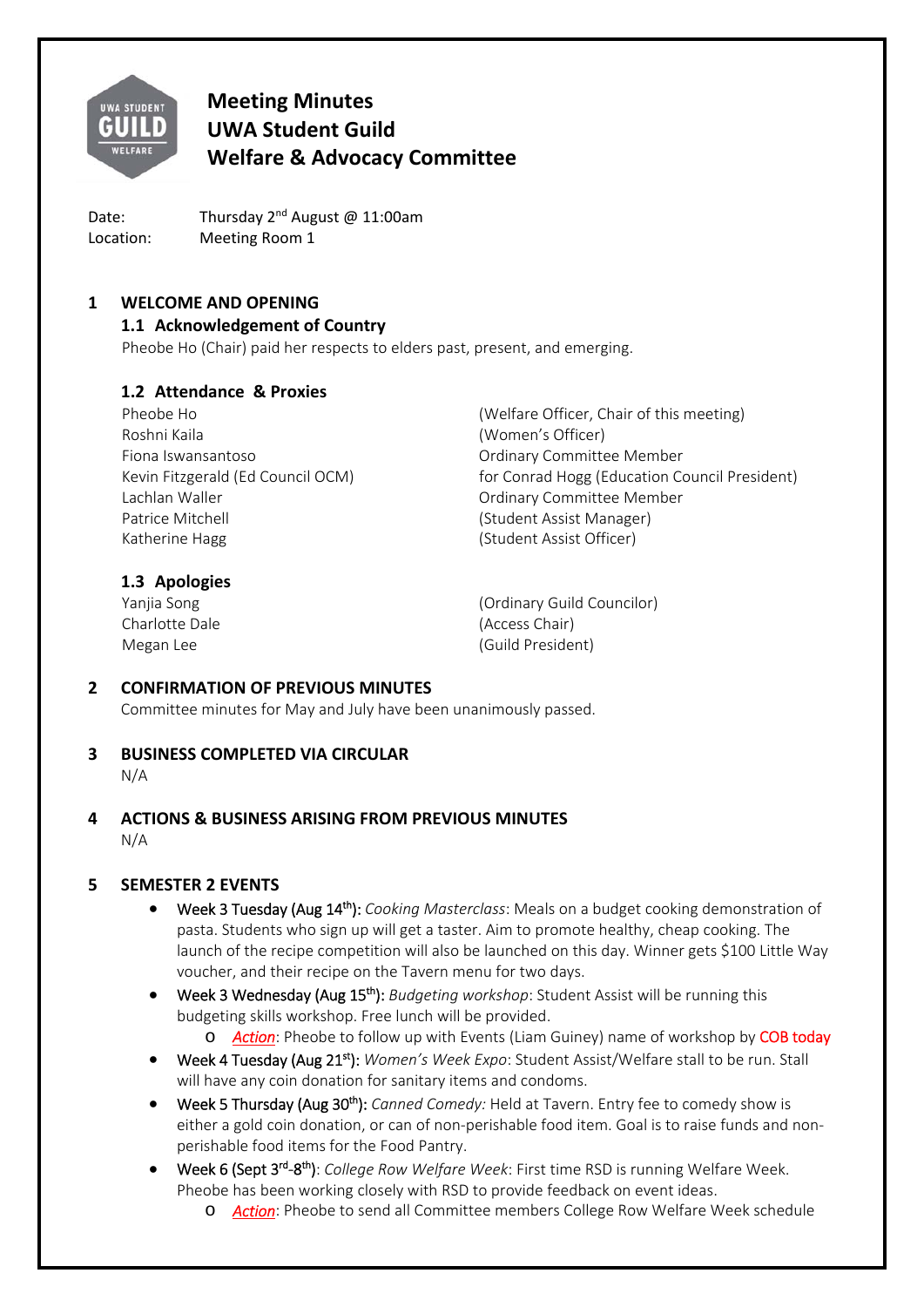- o *Action*: All Committee members to give feedback on schedule by Thursday, 9th August.
- Week 10 (Oct 8<sup>th</sup> 11<sup>th</sup>): *Mental Health Week*: Coincides with National Mental Health Week. See below for proposed schedule.

## **6 MENTAL HEALTH WEEK SCHEDULE**

All events run 12‐2pm unless otherwise stated. The Welfare Department and WAMSS will be organizing all event logistics and planning.

| Theme/Day              | Event                                                         | Stakeholder                        |  |  |
|------------------------|---------------------------------------------------------------|------------------------------------|--|--|
| Monday:                | Mindfulness class/ guided meditation/ Goat yoga               | UWA Sport/TBA                      |  |  |
| Mindfulness            | Art therapy                                                   | Maths Union                        |  |  |
| (8 <sup>th</sup> Oct)  | Mandala colouring-in + snacks                                 | <b>Guild Student Assist</b>        |  |  |
|                        | Sleep hygiene stall + PJ dress ups                            | Sleep Science Centre UWA/School of |  |  |
|                        |                                                               | Psychology                         |  |  |
|                        | <b>Organization of day: Sleep Science Centre</b>              |                                    |  |  |
| Tuesday: De-           | Animals on Oak Lawn                                           | <b>UWA PAW</b>                     |  |  |
| stress                 | Free/low cost foods: Free pancakes, fairy floss,              | Clubs/FacScos                      |  |  |
| (9 <sup>th</sup> Oct)  | snow cones, fundraising bake sales, etc.                      |                                    |  |  |
|                        | DIY bath bombs                                                | Science Union                      |  |  |
|                        | Free henna                                                    | <b>DESI</b>                        |  |  |
|                        | Giant games: Jenga, Twister, Sumo                             | <b>TBA</b>                         |  |  |
|                        | De-stress art installation                                    | <b>TBA</b>                         |  |  |
|                        | Guild Free Yoga (4-5pm)                                       | Guild Student Centre               |  |  |
|                        | Organization of day: REACHOUT stall with MH pamphlets         |                                    |  |  |
| Wednesday:             | Men's Mental Health Breakfast (9-11am).                       | TBA.                               |  |  |
| Wellbeing              | Soup and Tunes- chill-out zone                                | <b>EMAS x Student Assist</b>       |  |  |
| $(10^{th}$ Oct)        | Free physio massages                                          | Curtin University physio team      |  |  |
|                        | 5 Ways to Wellbeing Pledge                                    | <b>HPU</b>                         |  |  |
|                        | <b>DIY Essential Oils</b>                                     | <b>Environment Department</b>      |  |  |
|                        | Guild Free Pilates (4-5pm)                                    | Guild Student Centre               |  |  |
|                        | Organization of day: headspace stall and de-stress activities |                                    |  |  |
| Thursday:              | Free dance class                                              | <b>UWA Dance</b>                   |  |  |
| Physical               | Morning walking/running group                                 | UWA Sport x WAMSS Runny Noses      |  |  |
| <b>Fitness</b>         | Sexual health and consent stall                               | WA Aids Council                    |  |  |
| (11 <sup>th</sup> Oct) | Free health checks                                            | REACH-North Metro TAFE             |  |  |
|                        | Organization of the day: WA AIDS Council                      |                                    |  |  |
|                        | End of Welfare Week: Lip-sync Battle to wrap up (6-8:30pm)    |                                    |  |  |

 *Action*: Pheobe to register UWA Student Guild Welfare Week online as part of National Mental Health Week once all EMPs are completed

- *Action*: Pheobe to email WaterSport Complex, Hackett Café, UniClub venues about hiring/catering costs for Male Mental Health Breakfast by Thursday, 9<sup>th</sup> August.
- *Action*: Pheobe to look into Blue Shirt Wednesday (www.bluehshirtwedneseday.com) to see possibility of tying this in to breakfast event by Thursday, 9<sup>th</sup> August.
- *Action*: Lachy to email Ben D'Souza (ECOMS Welfare VP) about business school venue options for Male Mental Health Breakfast by Thursday, 9<sup>th</sup> August.

## **7 MY HEALTH RECORD CAMPAIGN**

Pheobe said that My Health Record is an online platform for storing medical/health records for all Australians. There is currently a 3-month opt-out period that started on June 16<sup>th</sup>, and will run till October 15<sup>th</sup>. After this period, all Australians will have a My Health Record automatically created for them if they have not chosen to opt-out.

Pheobe said that there are many benefits of My Health Record, such as easier access for health professionals in emergency situations, and smoother transitions between healthcare services. However,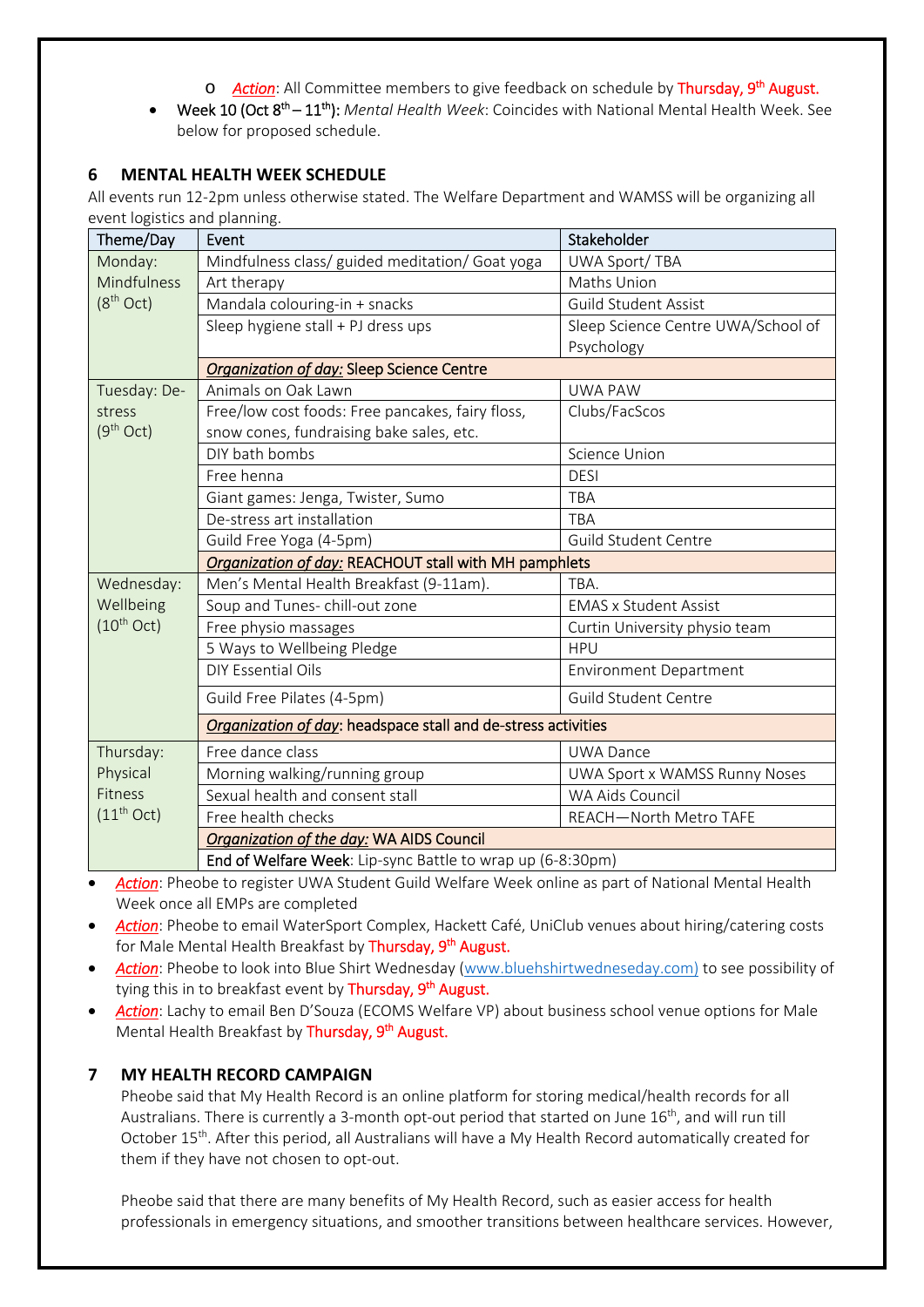there are also potential risks such as having a health care professional access your records that you did not intend to have them see, or young people between 14‐18 years of age who may be seeing a mental health professional and not wanting their parents to know.

Thus, Pheobe said the key point of this campaign was to educate all students at UWA about the potential benefits and risks so each individual can make their own informed decisions on whether or not to opt out of My Health Record. The campaign will be rolled out in the next 1‐2 weeks, with the campaign being primarily online‐based.

## **8 COUNSELLING & SUPPORT GROUPS**

Pheobe said that she had recently had discussions with Chloe Jackson and Student Assist about the possibility of applying for the 'Pay It Forward' grant offered through ConnectGroups. She said that Vanesse from Student Assist is planning to run groups on different themes (i.e., mindfulness, self‐ esteem/confidence, etc.) for 6 weeks running from W5‐11 as part of a pilot program. She said she would be facilitating this group as a peer facilitator.

Katherine explained that the Mental Health Commission has funding dispersed through a not‐for‐profit organization grassroots organizations like ConnectGroups, who support peer support groups. She said she had tried attending the ConnectGroups grant information session, but that ConnectGroups would only support groups that ran peer‐to‐peer groups, where there was no clear group structure/agenda in more informal settings. Approximately \$4,000‐\$15,000 was available for funding from ConnectGroups, but that the current proposed 6‐week groups that were based more so around a psychoeducational model would not fit criteria for funding.

Patrice and Katherine both suggested to perhaps have the 6‐week groups more peer‐led, with Vanesse being a point of support where a student may feel triggered/overwhelmed.

Pheobe suggested that ConnectGroups funding could be used as part of the new soon-to-be Student Assist peer space. Conversely, that everyone would have to re-think the structure and purpose of groups.

## **9 BARETT'S BREAD ROSTER & MORNING TEA**

Pheobe said she would like to put on a morning tea/breakfast to thank Barrett's Breads for their generous daily bread donations over the past and coming semester which has had a huge impact on the Food Pantry.

- **Action**: Pheobe to email Barrett's Breads team, asking them for availabilities for breakfast.
- *Action*: Pheobe to ask Danielle to do a 'Thank-You' certificate, and to get Engagement to take a photo and put in Guild Weekly.
- **Action**: Pheobe to consult with Drew from Catering about breakfast items once numbers finalized.

## **10 OTHER COMMITTEE BUSINESS**

## **10.1 Be A Better Human Campaign**

Roshni said that at the recent Education Conference, it was decided that the 'Be A Better Human' campaign would be run on the topic of consent. She said posters would be put up around the university in the next few days.

## **10.2 Unit Content Warning Disclosures & Reporting of Discrimination**

Pheobe said she and Conrad Hogg (Education Council President) met with Fadzi Whande (UWA Inclusion and Diversity Officer) earlier this week and are looking into how the University can get lecturers and unit coordinators to put content warnings on unit content with potentially triggering topics.

She said they also discussed where students could report any discrimination and/or harassment experienced—as SPOT and SURF surveys may not be the most appropriate platform. Fadzi had said she would raise this at the next Inclusion and Diversity Committee meeting.